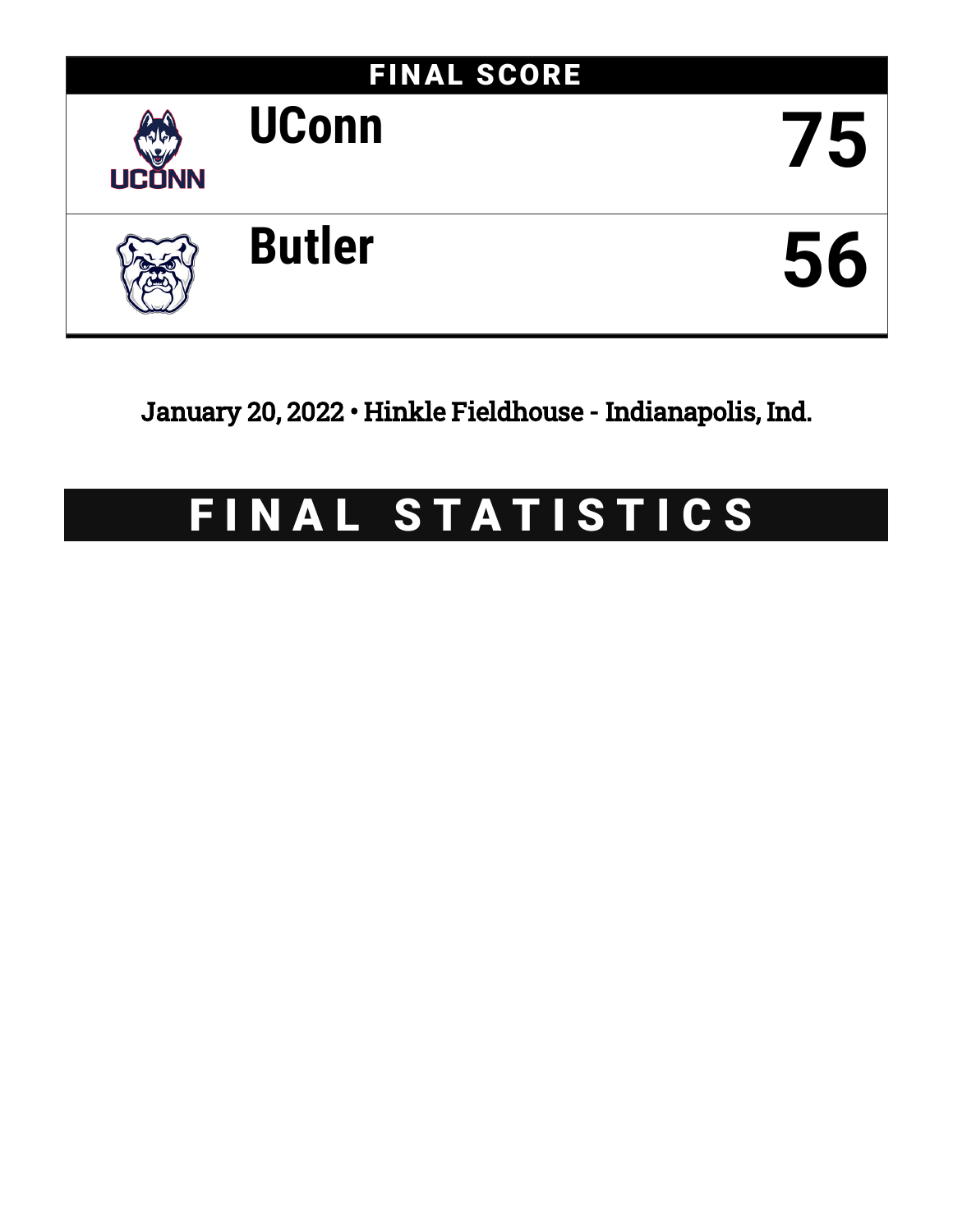### **Official Box Score UConn vs Butler Game Totals -- Final Statistics January 20, 2022 at Hinkle Fieldhouse - Indianapolis, Ind.**



# **UConn 75**

| No.               | Player                | S  | <b>Pts</b> | FG       | 3FG      | FT        | 0R | DR | <b>TR</b> | PF        | A        | TO | <b>B</b> lk  | Stl          | Min | $+/-$          |
|-------------------|-----------------------|----|------------|----------|----------|-----------|----|----|-----------|-----------|----------|----|--------------|--------------|-----|----------------|
| 02                | COLE, RJ              | G  | 4          | $2 - 8$  | $0 - 2$  | $0 - 0$   | 0  | 0  | 0         | 4         | 3        |    | 0            | 0            | 33  | 8              |
| 04                | <b>MARTIN, TYRESE</b> | G  | 27         | 11-17    | $4 - 7$  | $1 - 1$   |    | 5  | 6         |           | 2        | 3  | $\mathbf{0}$ | 2            | 37  | 18             |
| 05                | <b>WHALEY, ISAIAH</b> |    | 11         | $5-8$    | $0 - 2$  | $1 - 1$   | 6  | 4  | 10        | 4         | 0        |    |              | 0            | 22  | 16             |
| 21                | SANOGO, ADAMA         | F. | 15         | $5-9$    | $0 - 0$  | $5 - 5$   | 2  |    | 9         | 2         |          | 3  | 3            | $\mathbf{0}$ | 32  | 21             |
| 44                | JACKSON, ANDRE        | G  | 6          | $2 - 7$  | $1 - 1$  | $1 - 1$   |    | 6  | 7         | 5.        | 5        | 4  | $\Omega$     | 1            | 23  | -21            |
| 00                | <b>GAFFNEY, JALEN</b> | G  | 6          | $1 - 4$  | $0 - 1$  | $4 - 4$   | 0  | 3  | 3         | $\Omega$  | 2        | 0  |              |              | 17  | 19             |
| 11                | AKOK, AKOK            | F  | $\Omega$   | $0 - 1$  | $0 - 1$  | $0 - 0$   | 0  | 0  | 0         |           | 0        | 0  | $\Omega$     | 0            | 3   | -5             |
| $12 \overline{ }$ | POLLEY, TYLER         | F. | 6          | $2-6$    | $2-6$    | $0 - 0$   | 0  |    |           |           | $\Omega$ | 0  | $\mathbf{0}$ | $\mathbf{0}$ | 24  | $\overline{7}$ |
| 24                | HAWKINS, JORDAN       | G  | 0          | $0 - 2$  | $0 - 0$  | $0 - 0$   | 0  |    |           | 2         | $\Omega$ |    | 0            | 0            | 7   | $-10$          |
|                   | TEAM                  |    |            |          |          |           |    | 1  | 2         | 0         |          | 0  |              |              |     |                |
|                   | <b>TOTALS</b>         |    |            | 75 28-62 | $7 - 20$ | $12 - 12$ | 11 | 28 | 39        | <b>20</b> | 13       | 13 | 5            | 4            | 198 |                |

| Game                                | 28-62     | 45.2% | 7-20     | $35.0\%$ | $12 - 12$ | $100.0\%$ |
|-------------------------------------|-----------|-------|----------|----------|-----------|-----------|
| 2nd Half                            | 18-27     | 67%   | $5-9$    | 56%      | $10 - 10$ | 100%      |
| 1st Half                            | $10 - 35$ | 29%   | $2 - 11$ | 18%      | $2-2$     | 100%      |
| <b>Shooting By Period</b><br>Period | FG        | FG%   | 3FG      | 3FG%     | FТ        | FT%       |

*Deadball Rebounds:* 3,0 *Last FG:* 2nd-00:41 *Biggest Run:* 11-0 *Largest lead:* By 19 at 2nd-00:41 *Technical Fouls:* None.

# **Butler 56**

| No. | Player               | S  | Pts      | FG      | 3FG      | FТ        | OR             | DR       | TR       | PF       | A | TO             | Blk          | Stl      | Min | $+/-$ |
|-----|----------------------|----|----------|---------|----------|-----------|----------------|----------|----------|----------|---|----------------|--------------|----------|-----|-------|
| 02  | THOMPSON, AARON      | G  | 10       | $5 - 8$ | $0-0$    | $0 - 2$   | 0              | 3        | 3        |          | 5 |                |              | 2        | 34  | $-17$ |
| 10  | NZE, BRYCE           | F  |          | $3 - 7$ | 0-1      | $1 - 2$   | $\overline{2}$ | 5        |          |          |   | $\overline{2}$ | 0            |          | 28  | $-19$ |
| 13  | TAYLOR, JAYDEN       | G  | 2        | $1 - 3$ | $0 - 0$  | $0 - 0$   |                |          | 2        | 3        | 0 | 3              | 0            |          | 18  | $-26$ |
| 33  | <b>GOLDEN, BRYCE</b> | F  | 8        | $3 - 8$ | 1-4      | $1 - 2$   | 0              | 2        | 2        | 4        | 0 | 2              | $\mathbf{0}$ | $\Omega$ | 29  | $-18$ |
| 52  | <b>BOLDEN, JAIR</b>  | G  | $\Omega$ | $0 - 0$ | $0 - 0$  | $0 - 0$   | 0              | $\Omega$ | $\Omega$ | 0        | 0 | 0              | 0            | 0        | 6   | $-10$ |
| 01  | HODGES, BO           | G  | 4        | 1-4     | $0 - 1$  | $2 - 5$   |                | 3        | 4        | 2        |   |                |              | $\Omega$ | 22  | 8     |
| 03  | <b>HARRIS, CHUCK</b> | G  | 16       | 4-10    | $2-6$    | $6 - 7$   |                | 2        | 3        | 2        | 0 | 0              | 0            |          | 25  | -5    |
| 04  | <b>GROCE, TY</b>     | F. | 0        | $0 - 2$ | $0 - 2$  | $0 - 0$   | 0              | 0        | 0        |          | 0 | 0              | 0            | 0        | 4   | -5    |
| 41  | LUKOSIUS, SIMAS      | F. | 9        | $2 - 8$ | $1-5$    | $4 - 4$   | 0              | 0        | $\Omega$ |          |   |                | 0            | 2        | 31  | $-3$  |
|     | <b>TEAM</b>          |    |          |         |          |           | 3              |          | 4        | $\Omega$ |   | 2              |              |          |     |       |
|     | <b>TOTALS</b>        |    | 56       | 19-50   | $4 - 19$ | $14 - 22$ | 8              | 17       | 25       | 15       | 8 | 12             |              |          | 198 |       |

| Game                                | 19-50     | 38.0% | 4-19    | 21.1% | $14 - 22$ | 63.6% |
|-------------------------------------|-----------|-------|---------|-------|-----------|-------|
| 2nd Half                            | $8-22$    | 36%   | $1 - 7$ | 14%   | $11 - 16$ | 69%   |
| 1st Half                            | $11 - 28$ | 39%   | $3-12$  | 25%   | $3-6$     | 50%   |
| <b>Shooting By Period</b><br>Period | FG        | FG%   | 3FG     | 3FG%  | FТ        | FT%   |

*Deadball Rebounds:* 3,3 *Last FG:* 2nd-02:20 *Biggest Run:* 8-0 *Largest lead:* By 6 at 2nd-19:44 *Technical Fouls:* None.

| Game Notes:                                      | <b>Score</b>                             | 1st | 2nd             | тот | <b>Points</b>     | <b>UCO</b>     | <b>BUT</b>     |
|--------------------------------------------------|------------------------------------------|-----|-----------------|-----|-------------------|----------------|----------------|
| Officials: Pat Driscoll, Doug Shows, Joe Lindsay | UCO                                      | 24  | 51              | 75  | In the Paint      | 34             | 30             |
| Attendance: 6797                                 | <b>BUT</b>                               | 28  | 28              | 56  | Off Turns         | 12             | 14             |
| Start Time: 09:15 PM ET                          |                                          |     |                 |     | 2nd Chance        | 13             | 10             |
| End Time: 11:19 PM ET<br>Game Duration: 2:04     | UCO led for 23:26. BUT led for 12:38.    |     |                 |     | <b>Fast Break</b> | 9              |                |
| Conference Game:                                 | Game was tied for 3:31.<br>Times tied: 4 |     | Lead Changes: 6 |     | Bench             |                | 29             |
|                                                  |                                          |     |                 |     | Per Poss          | 1.119<br>33/67 | 0.875<br>27/64 |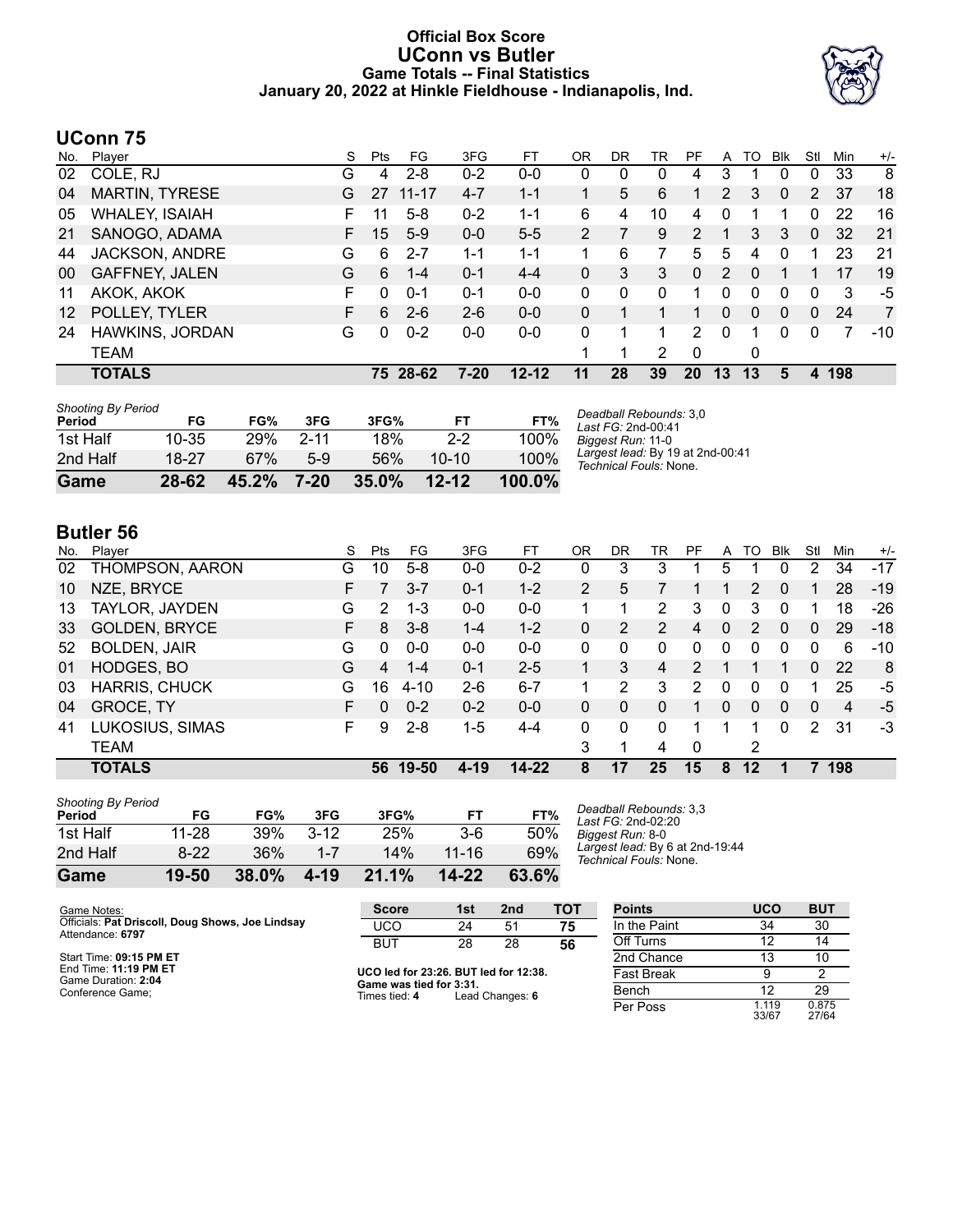#### **Official Box Score UConn vs Butler First Half Statistics Only January 20, 2022 at Hinkle Fieldhouse - Indianapolis, Ind.**



# **UConn 24**

| No. | Player                | S  | <b>Pts</b>    | <b>FG</b> | 3FG      | <b>FT</b> | <b>OR</b> | <b>DR</b> | TR | <b>PF</b>    | A        | TO | <b>B</b> lk    | Stl      | Min   | $+/-$          |
|-----|-----------------------|----|---------------|-----------|----------|-----------|-----------|-----------|----|--------------|----------|----|----------------|----------|-------|----------------|
| 02  | COLE, RJ              | G  | 0             | $0 - 5$   | $0 - 2$  | $0 - 0$   | 0         | 0         | 0  |              | 0        |    | 0              | 0        | 17    | -8             |
| 04  | <b>MARTIN, TYRESE</b> | G  | $\mathcal{P}$ | $1 - 4$   | $0 - 1$  | $0 - 0$   | $\Omega$  |           |    |              | 2        | 3  | $\mathbf{0}$   | 2        | 19    | $-2$           |
| 05  | <b>WHALEY, ISAIAH</b> | F  |               | $3 - 4$   | $0 - 1$  | $1 - 1$   | 3         | 3         | 6  |              | $\Omega$ |    | 0              | 0        | 11    | 1              |
| 21  | SANOGO, ADAMA         | F. | 9             | $4 - 7$   | $0 - 0$  | $1 - 1$   | 1         | 3         | 4  |              | $\Omega$ | 0  |                | 0        | 14    | $\mathbf{0}$   |
| 44  | <b>JACKSON, ANDRE</b> | G  | 3.            | 1-6       | 1-1      | $0-0$     | 0         | 5         | 5  | $\mathbf{2}$ | 3        | 2  | 0              | 0        | 11    | 5              |
| 00  | <b>GAFFNEY, JALEN</b> | G  | 0             | $0 - 2$   | $0 - 1$  | $0 - 0$   | 0         | 3         | 3  | 0            |          | 0  |                | 0        | 7     | $\overline{4}$ |
| 11  | AKOK, AKOK            | F. | 0             | $0 - 1$   | $0 - 1$  | $0-0$     | 0         | 0         | 0  |              | 0        | 0  | 0              | 0        | 3     | -5             |
| 12  | POLLEY, TYLER         | F. | 3             | $1 - 4$   | 1-4      | $0-0$     | 0         | 0         | 0  |              | 0        | 0  | $\overline{0}$ | 0        | 12    | $-7$           |
| 24  | HAWKINS, JORDAN       | G  | 0             | $0 - 2$   | $0-0$    | $0 - 0$   | $\Omega$  |           |    |              | 0        | 0  | 0              | $\Omega$ | 5     | -8             |
|     | TEAM                  |    |               |           |          |           |           |           | 2  | $\Omega$     |          | 0  |                |          |       |                |
|     | <b>TOTALS</b>         |    | 24            | $10 - 35$ | $2 - 11$ | $2 - 2$   | 5         | 17        | 22 | 9            | 6        | 7  | 2              |          | 2 100 |                |

| <b>Shooting By Period</b><br>Period | FG        | FG%   | 3FG      | 3FG%     |           | FT%    | Deadball Rebounds: 3,0<br>Last FG Half: UCO 2nd-00:41 |
|-------------------------------------|-----------|-------|----------|----------|-----------|--------|-------------------------------------------------------|
| 1st Half                            | $10 - 35$ | 29%   | $2 - 11$ | 18%      | $2-2$     | 100%   |                                                       |
| Game                                | $28 - 62$ | 45.2% | 7-20     | $35.0\%$ | $12 - 12$ | 100.0% |                                                       |

# **Butler 28**

| No. | Plaver               | S  | <b>Pts</b>    | FG        | 3FG      | <b>FT</b> | <b>OR</b> | <b>DR</b> | TR | PF       | A | TO | <b>B</b> lk | Stl      | Min | $+/-$ |
|-----|----------------------|----|---------------|-----------|----------|-----------|-----------|-----------|----|----------|---|----|-------------|----------|-----|-------|
| 02  | THOMPSON, AARON      | G  | 8             | $4-6$     | $0 - 0$  | $0 - 0$   | 0         | 3         | 3  |          | 2 | 0  | 0           | 2        | 18  | 4     |
| 10  | NZE, BRYCE           | F  | 0             | $0 - 1$   | $0 - 1$  | $0 - 0$   | 0         | 5         | 5  | 0        | 0 | 2  | 0           | 0        | 15  | $-5$  |
| 13  | TAYLOR, JAYDEN       | G  | $\mathcal{P}$ | 1-2       | $0 - 0$  | $0 - 0$   | 1         |           | 2  | 2        | 0 | 2  | 0           |          | 9   | -8    |
| 33  | <b>GOLDEN, BRYCE</b> | F. | 3.            | 1-4       | $0 - 1$  | $1 - 2$   | 0         |           |    |          | 0 |    | 0           | $\Omega$ | 14  | 6     |
| 52  | <b>BOLDEN, JAIR</b>  | G  | 0             | $0-0$     | $0 - 0$  | $0-0$     | 0         | 0         | 0  | 0        | 0 | 0  | 0           | 0        | 3   | -5    |
| 01  | HODGES, BO           | G  | $\mathcal{P}$ | $1 - 3$   | $0 - 1$  | $0 - 1$   | 0         | 3         | 3  |          |   | 0  |             | 0        | 10  | 13    |
| 03  | <b>HARRIS, CHUCK</b> | G  | 10            | $3 - 5$   | $2 - 4$  | $2 - 3$   | 0         | 2         | 2  | 0        | 0 | 0  | 0           | 0        | 12  | 7     |
| 04  | <b>GROCE, TY</b>     | F  | 0             | $0 - 2$   | $0 - 2$  | $0 - 0$   | 0         | 0         | 0  |          | 0 | 0  | 0           | $\Omega$ | 4   | -5    |
| 41  | LUKOSIUS, SIMAS      | F  | 3             | $1 - 5$   | 1-3      | $0 - 0$   | 0         | 0         | 0  | U        | 1 | 1  | 0           |          | 16  | 13    |
|     | <b>TEAM</b>          |    |               |           |          |           | 2         |           | 3  | $\Omega$ |   | и  |             |          |     |       |
|     | <b>TOTALS</b>        |    | 28            | $11 - 28$ | $3 - 12$ | 3-6       | 3         | 16        | 19 | 6        | 4 |    |             | 4        | 100 |       |

| <b>Shooting By Period</b><br>Period | FG        | FG%   | 3FG      | 3FG%     | FT    | FT%   |
|-------------------------------------|-----------|-------|----------|----------|-------|-------|
| 1st Half                            | 11-28     | 39%   | $3 - 12$ | 25%      | $3-6$ | 50%   |
| Game                                | $19 - 50$ | 38.0% | 4-19     | $21.1\%$ | 14-22 | 63.6% |

*Deadball Rebounds:* 3,3 *Last FG Half:* BUT 2nd-02:20

| Game Notes:                                                          | <b>Score</b> | 1st | 2 <sub>nd</sub> | TOT | <b>Points (This Period)</b> | <b>UCO</b>     | <b>BUT</b>     |
|----------------------------------------------------------------------|--------------|-----|-----------------|-----|-----------------------------|----------------|----------------|
| Officials: Pat Driscoll, Doug Shows, Joe Lindsay<br>Attendance: 6797 | UCO          | 24  | 51              | 75  | In the Paint                |                | 16             |
|                                                                      | <b>BUT</b>   | 28  | 28              | 56  | Off Turns                   |                |                |
| Start Time: 09:15 PM ET                                              |              |     |                 |     | 2nd Chance                  |                |                |
| End Time: 11:19 PM ET<br>Game Duration: 2:04                         |              |     |                 |     | <b>Fast Break</b>           |                |                |
| Conference Game:                                                     |              |     |                 |     | Bench                       |                | 15             |
|                                                                      |              |     |                 |     | Per Poss                    | 0.632<br>11/38 | 0.824<br>13/34 |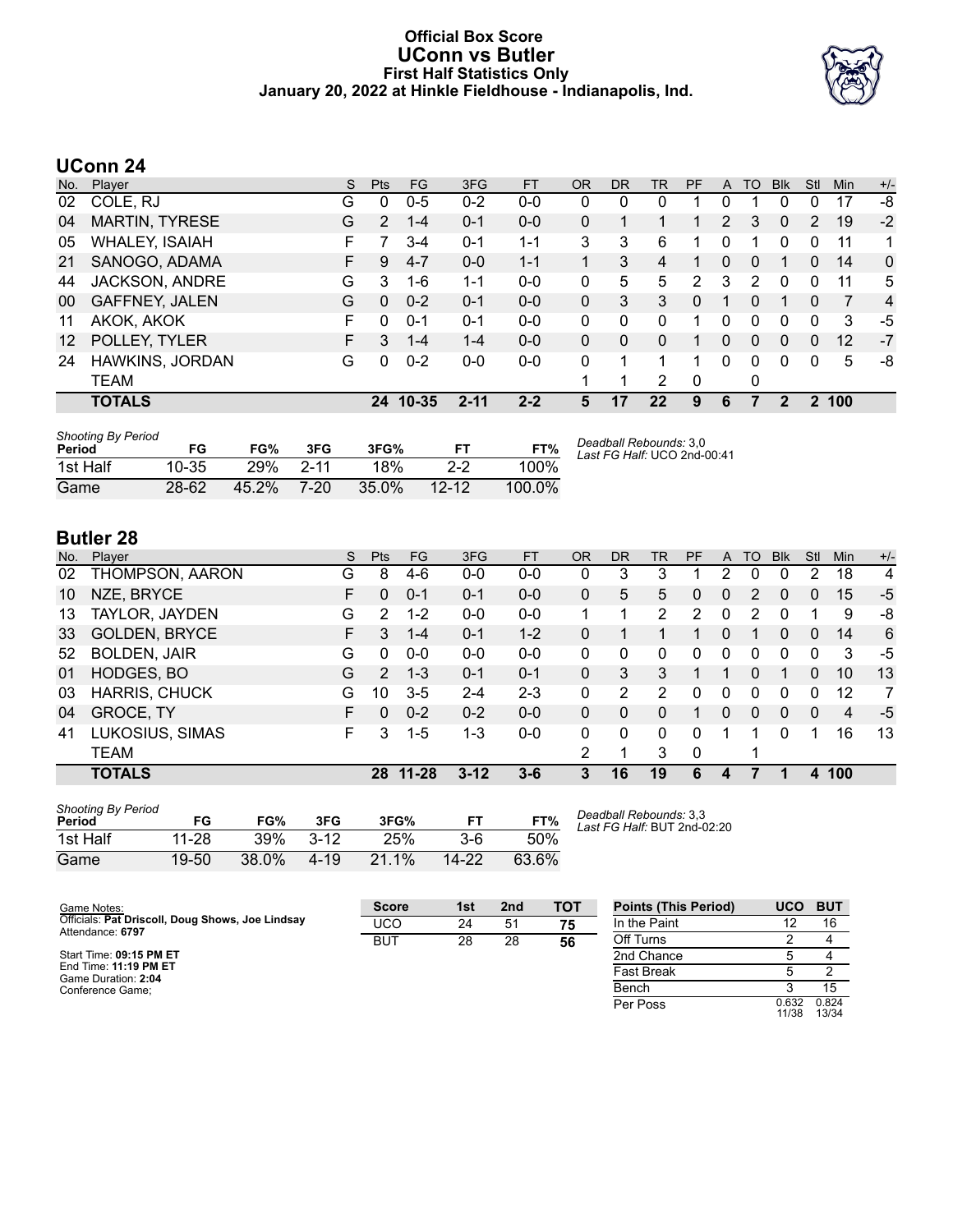#### **Official Play-By-Play UConn vs Butler First Half January 20, 2022 at Hinkle Fieldhouse - Indianapolis, Ind.**



#### **Period 1**

<mark>Startersː</mark><br>UConn: 2 COLE,RJ (G); 4 MARTIN,TYRESE (G); 5 WHALEY,ISAIAH (F); 21 SANOGO,ADAMA (F); 44 JACKSON,ANDRE (G);<br>Butler: 2 THOMPSON,AARON (G); 10 NZE,BRYCE (F); 13 TAYLOR,JAYDEN (G); 33 GOLDEN,BRYCE (F); 52 BOLDEN,JA

| Time           | <b>VISITORS: UConn</b>                 | <b>Score</b> | <b>Margin</b>  | <b>HOME: Butler</b>                      |
|----------------|----------------------------------------|--------------|----------------|------------------------------------------|
| 19:44          | MISSED LAYUP by MARTIN, TYRESE         |              |                |                                          |
| 19:41          |                                        |              |                | REBOUND (DEF) by NZE, BRYCE              |
| 19:30          |                                        |              |                | TURNOVER (OUTOFBOUNDS) by TAYLOR, JAYDEN |
| 19:12          | GOOD! LAYUP by SANOGO, ADAMA           | $0 - 2$      | V <sub>2</sub> |                                          |
| 19:12          | ASSIST by JACKSON, ANDRE               |              |                |                                          |
| 18:51          |                                        |              |                | MISSED JUMPER by TAYLOR, JAYDEN          |
| 18:47          | REBOUND (DEF) by WHALEY, ISAIAH        |              |                |                                          |
| 18:29          | GOOD! 3PTR by JACKSON, ANDRE           | $0 - 5$      | V <sub>5</sub> |                                          |
| 18:29          | ASSIST by MARTIN, TYRESE               |              |                |                                          |
| 17:54          |                                        |              |                | MISSED JUMPER by GOLDEN, BRYCE           |
| 17:54          | BLOCK by SANOGO, ADAMA                 |              |                |                                          |
| 17:53          |                                        |              |                | REBOUND (OFF) by TEAM                    |
| 17:52          |                                        |              |                | TURNOVER (SHOTCLOCK) by TEAM             |
| 17:39          | MISSED JUMPER by JACKSON, ANDRE        |              |                |                                          |
| 17:35          |                                        |              |                | REBOUND (DEF) by TAYLOR, JAYDEN          |
| 17:30          |                                        |              |                | TURNOVER (LOSTBALL) by TAYLOR, JAYDEN    |
| 17:30          |                                        |              |                | SUB OUT: TAYLOR, JAYDEN                  |
| 17:30<br>17:30 |                                        |              |                | SUB OUT: BOLDEN, JAIR                    |
| 17:30          |                                        |              |                | SUB IN: HODGES, BO                       |
| 17:17          | MISSED JUMPER by SANOGO, ADAMA         |              |                | SUB IN: LUKOSIUS, SIMAS                  |
| 17:14          |                                        |              |                | REBOUND (DEF) by HODGES, BO              |
| 16:59          |                                        |              |                | MISSED JUMPER by THOMPSON, AARON         |
| 16:57          | REBOUND (DEF) by JACKSON, ANDRE        |              |                |                                          |
| 16:47          | MISSED LAYUP by COLE, RJ               |              |                |                                          |
| 16:43          |                                        |              |                | REBOUND (DEF) by THOMPSON, AARON         |
| 16:36          | FOUL (PERSONAL) by SANOGO, ADAMA       |              |                |                                          |
| 16:36          | SUB OUT: SANOGO, ADAMA                 |              |                |                                          |
| 16:36          | SUB IN: AKOK, AKOK                     |              |                |                                          |
| 16:22          |                                        | $3-5$        | V <sub>2</sub> | GOOD! 3PTR by LUKOSIUS, SIMAS            |
| 16:22          |                                        |              |                | ASSIST by THOMPSON, AARON                |
| 16:06          | MISSED JUMPER by JACKSON, ANDRE        |              |                |                                          |
| 16:01          | REBOUND (OFF) by WHALEY, ISAIAH        |              |                |                                          |
| 15:59          | MISSED 3PTR by AKOK, AKOK              |              |                |                                          |
| 15:56          |                                        |              |                | REBOUND (DEF) by THOMPSON, AARON         |
| 15:50          |                                        | $5-5$        | $\top$         | GOOD! LAYUP by THOMPSON, AARON [PNT]     |
| 15:23          | GOOD! JUMPER by WHALEY, ISAIAH         | $5 - 7$      | V <sub>2</sub> |                                          |
| 15:23          | ASSIST by JACKSON, ANDRE               |              |                |                                          |
| 15:01          |                                        |              |                | MISSED LAYUP by GOLDEN, BRYCE            |
| 14:58          | REBOUND (DEF) by JACKSON, ANDRE        |              |                |                                          |
| 14:52          | MISSED LAYUP by MARTIN, TYRESE         |              |                |                                          |
| 14:46          |                                        |              |                | REBOUND (DEF) by NZE, BRYCE              |
| 14:45          |                                        |              |                | MISSED 3PTR by LUKOSIUS, SIMAS           |
| 14:41          | REBOUND (DEF) by JACKSON, ANDRE        |              |                |                                          |
| 14:38          | MISSED 3PTR by COLE, RJ                |              |                |                                          |
| 14:34          |                                        |              |                | REBOUND (DEF) by NZE, BRYCE              |
| 14:23          |                                        |              |                |                                          |
| 14:23          |                                        |              |                | SUB OUT: GOLDEN, BRYCE                   |
| 14:23          |                                        |              |                | SUB IN: HARRIS, CHUCK                    |
| 14:23          | SUB OUT: MARTIN, TYRESE                |              |                |                                          |
| 14:23          | SUB IN: HAWKINS, JORDAN                |              |                |                                          |
| 14:16          |                                        | $7 - 7$      | $\mathsf T$    | GOOD! LAYUP by THOMPSON, AARON           |
| 13:52          | MISSED JUMPER by HAWKINS, JORDAN       |              |                |                                          |
| 13:50          |                                        |              |                | REBOUND (DEF) by TEAM                    |
| 13:50          | FOUL (PERSONAL) by AKOK, AKOK          |              |                |                                          |
| 13:50          | SUB OUT: WHALEY, ISAIAH                |              |                |                                          |
| 13:50          | SUB IN: SANOGO, ADAMA                  |              |                |                                          |
| 13:28          |                                        |              |                | MISSED JUMPER by LUKOSIUS, SIMAS         |
| 13:25          | REBOUND (DEF) by JACKSON, ANDRE        |              |                |                                          |
| 13:22          | FOUL (OFF) by JACKSON, ANDRE           |              |                |                                          |
| 13:22          | TURNOVER (OFFENSIVE) by JACKSON, ANDRE |              |                |                                          |
| 13:22          | SUB OUT: JACKSON, ANDRE                |              |                |                                          |
| 13:22          | SUB IN: POLLEY, TYLER                  |              |                |                                          |
| 13:22          |                                        |              |                | SUB OUT: NZE, BRYCE                      |
| 13:22          |                                        |              |                | SUB IN: GOLDEN, BRYCE                    |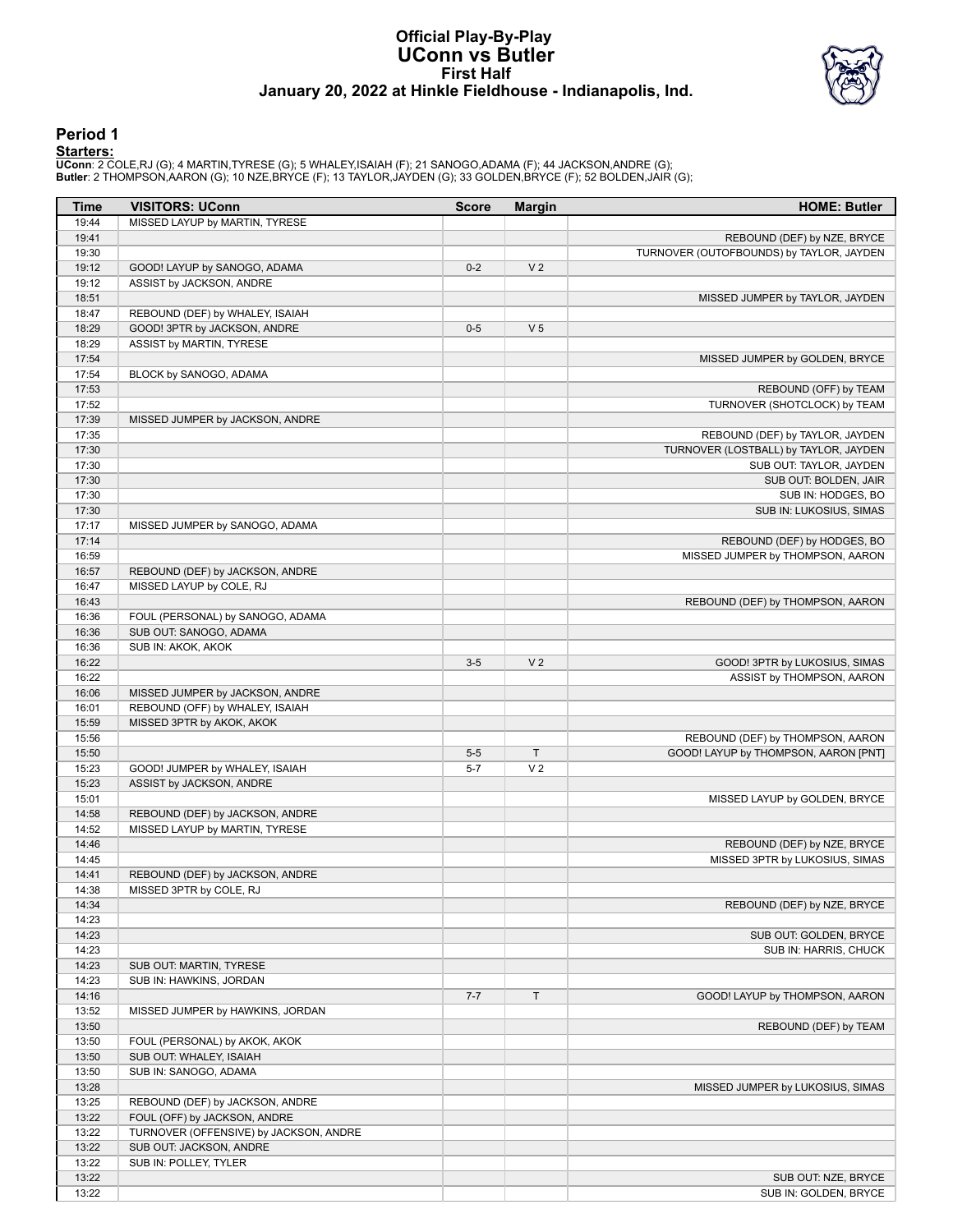| <b>Time</b>    | <b>VISITORS: UConn</b>                                          | <b>Score</b> | <b>Margin</b>  | <b>HOME: Butler</b>                                                 |
|----------------|-----------------------------------------------------------------|--------------|----------------|---------------------------------------------------------------------|
| 13:22          |                                                                 |              |                | SUB OUT: THOMPSON, AARON                                            |
| 13:22          |                                                                 |              |                | SUB IN: TAYLOR, JAYDEN                                              |
| 13:22          | SUB OUT: AKOK, AKOK                                             |              |                |                                                                     |
| 13:22<br>13:02 | SUB IN: MARTIN, TYRESE                                          |              |                | MISSED LAYUP by HODGES, BO                                          |
| 13:00          |                                                                 |              |                | REBOUND (OFF) by TEAM                                               |
| 12:55          | FOUL (PERSONAL) by COLE, RJ                                     |              |                |                                                                     |
| 12:55          |                                                                 | $8 - 7$      | H <sub>1</sub> | GOOD! FT by HARRIS, CHUCK                                           |
| 12:55          |                                                                 | $9 - 7$      | H <sub>2</sub> | GOOD! FT by HARRIS, CHUCK                                           |
| 12:39          |                                                                 |              |                | FOUL (PERSONAL) by TAYLOR, JAYDEN                                   |
| 12:34          | MISSED LAYUP by HAWKINS, JORDAN                                 |              |                |                                                                     |
| 12:30<br>12:28 |                                                                 |              |                | REBOUND (DEF) by HARRIS, CHUCK<br>MISSED 3PTR by HARRIS, CHUCK      |
| 12:25          | REBOUND (DEF) by HAWKINS, JORDAN                                |              |                |                                                                     |
| 12:17          |                                                                 |              |                | FOUL (PERSONAL) by GOLDEN, BRYCE                                    |
| 12:17          |                                                                 |              |                | SUB OUT: GOLDEN, BRYCE                                              |
| 12:17          |                                                                 |              |                | SUB IN: NZE, BRYCE                                                  |
| 12:17          |                                                                 |              |                | SUB OUT: HODGES, BO                                                 |
| 12:17          |                                                                 |              |                | SUB IN: THOMPSON, AARON                                             |
| 11:57<br>11:57 | TURNOVER (LOSTBALL) by COLE, RJ                                 |              |                |                                                                     |
| 11:57          |                                                                 |              |                | STEAL by TAYLOR, JAYDEN                                             |
| 11:57          | SUB OUT: HAWKINS, JORDAN                                        |              |                |                                                                     |
| 11:57          | SUB IN: GAFFNEY, JALEN                                          |              |                |                                                                     |
| 11:40          |                                                                 |              |                | TURNOVER (BADPASS) by LUKOSIUS, SIMAS                               |
| 11:40          | STEAL by MARTIN, TYRESE                                         |              |                |                                                                     |
| 11:35          | MISSED JUMPER by COLE, RJ                                       |              |                |                                                                     |
| 11:30          |                                                                 |              |                | REBOUND (DEF) by NZE, BRYCE                                         |
| 11:28          |                                                                 |              |                | MISSED 3PTR by HARRIS, CHUCK                                        |
| 11:23<br>11:21 |                                                                 | $11 - 7$     | H4             | REBOUND (OFF) by TAYLOR, JAYDEN<br>GOOD! LAYUP by TAYLOR, JAYDEN    |
| 10:51          | GOOD! 3PTR by POLLEY, TYLER                                     | $11 - 10$    | H <sub>1</sub> |                                                                     |
| 10:32          |                                                                 | $13 - 10$    | $H_3$          | GOOD! LAYUP by HARRIS, CHUCK                                        |
| 10:32          |                                                                 |              |                | ASSIST by THOMPSON, AARON                                           |
| 10:18          |                                                                 |              |                | FOUL (PERSONAL) by THOMPSON, AARON                                  |
| 10:18          |                                                                 |              |                | SUB OUT: LUKOSIUS, SIMAS                                            |
| 10:18          |                                                                 |              |                | SUB IN: GROCE, TY                                                   |
| 10:18          | SUB OUT: COLE, RJ                                               |              |                |                                                                     |
| 10:18<br>10:05 | SUB IN: JACKSON, ANDRE<br>GOOD! LAYUP by SANOGO, ADAMA          | $13 - 12$    | H <sub>1</sub> |                                                                     |
| 10:05          | ASSIST by JACKSON, ANDRE                                        |              |                |                                                                     |
| 09:33          |                                                                 |              |                | MISSED 3PTR by NZE, BRYCE                                           |
| 09:29          | REBOUND (DEF) by MARTIN, TYRESE                                 |              |                |                                                                     |
| 09:25          | GOOD! DUNK by SANOGO, ADAMA [FB]                                | $13 - 14$    | V <sub>1</sub> |                                                                     |
| 09:25          | ASSIST by MARTIN, TYRESE                                        |              |                |                                                                     |
| 09:24          |                                                                 |              |                | TIMEOUT 30SEC                                                       |
| 09:24          |                                                                 |              |                | SUB OUT: TAYLOR, JAYDEN                                             |
| 09:24<br>09:07 | FOUL (PERSONAL) by POLLEY, TYLER                                |              |                | SUB IN: HODGES, BO                                                  |
| 09:07          |                                                                 |              |                | SUB OUT: HARRIS, CHUCK                                              |
| 09:07          |                                                                 |              |                | SUB IN: LUKOSIUS, SIMAS                                             |
| 09:01          |                                                                 |              |                | MISSED 3PTR by HODGES, BO                                           |
| 08:57          | REBOUND (DEF) by SANOGO, ADAMA                                  |              |                |                                                                     |
| 08:49          | MISSED LAYUP by GAFFNEY, JALEN                                  |              |                |                                                                     |
| 08:45          |                                                                 |              |                | REBOUND (DEF) by HODGES, BO                                         |
| 08:38          |                                                                 | $15 - 14$    | H <sub>1</sub> | GOOD! LAYUP by THOMPSON, AARON [PNT]                                |
| 08:11          | MISSED JUMPER by JACKSON, ANDRE                                 |              |                |                                                                     |
| 08:08<br>08:03 |                                                                 |              |                | REBOUND (DEF) by THOMPSON, AARON<br>MISSED LAYUP by THOMPSON, AARON |
| 08:03          | BLOCK by GAFFNEY, JALEN                                         |              |                |                                                                     |
| 07:59          | REBOUND (DEF) by SANOGO, ADAMA                                  |              |                |                                                                     |
| 07:58          | MISSED 3PTR by POLLEY, TYLER                                    |              |                |                                                                     |
| 07:56          | REBOUND (OFF) by TEAM                                           |              |                |                                                                     |
| 07:56          |                                                                 |              |                | FOUL (PERSONAL) by GROCE, TY                                        |
| 07:56          |                                                                 |              |                |                                                                     |
| 07:56          | SUB OUT: POLLEY, TYLER                                          |              |                |                                                                     |
| 07:56<br>07:52 | SUB IN: HAWKINS, JORDAN<br>TURNOVER (BADPASS) by MARTIN, TYRESE |              |                |                                                                     |
| 07:52          |                                                                 |              |                | STEAL by LUKOSIUS, SIMAS                                            |
| 07:45          |                                                                 |              |                | MISSED LAYUP by LUKOSIUS, SIMAS                                     |
| 07:43          | REBOUND (DEF) by GAFFNEY, JALEN                                 |              |                |                                                                     |
| 07:39          | MISSED LAYUP by JACKSON, ANDRE                                  |              |                |                                                                     |
| 07:37          | REBOUND (OFF) by SANOGO, ADAMA                                  |              |                |                                                                     |
| 07:37          | GOOD! LAYUP by SANOGO, ADAMA [FB]                               | $15 - 16$    | V <sub>1</sub> |                                                                     |
| 07:37          |                                                                 |              |                | FOUL (PERSONAL) by HODGES, BO                                       |
| 07:37          | SUB OUT: GAFFNEY, JALEN                                         |              |                |                                                                     |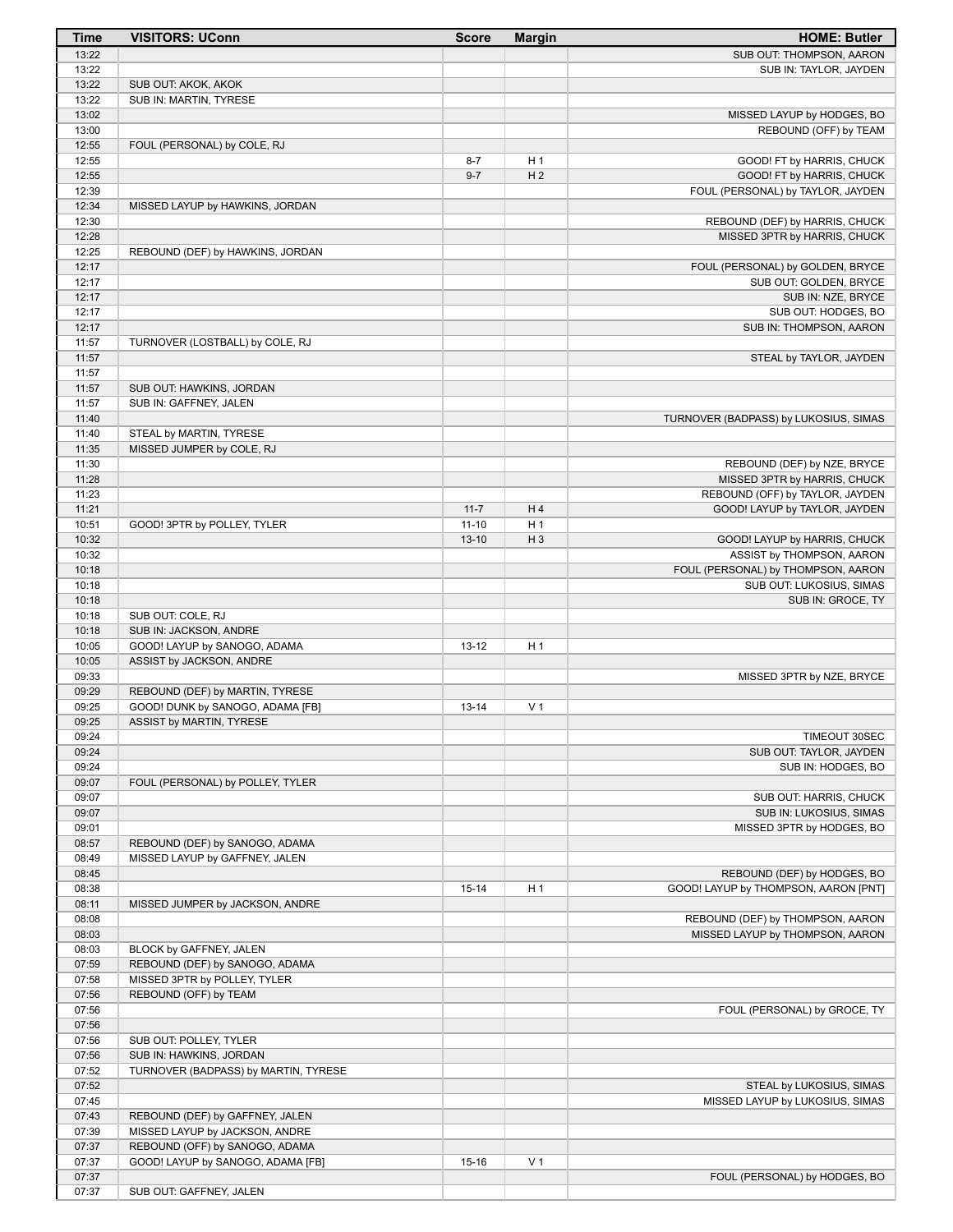| Time           | <b>VISITORS: UConn</b>                                           | <b>Score</b>     | <b>Margin</b>        | <b>HOME: Butler</b>                                       |
|----------------|------------------------------------------------------------------|------------------|----------------------|-----------------------------------------------------------|
| 07:37          | SUB IN: COLE, RJ                                                 |                  |                      |                                                           |
| 07:37          | GOOD! FT by SANOGO, ADAMA [FB]                                   | $15 - 17$        | V <sub>2</sub>       |                                                           |
| 07:25          |                                                                  |                  |                      | TURNOVER (BADPASS) by NZE, BRYCE                          |
| 07:11<br>07:11 | MISSED JUMPER by SANOGO, ADAMA                                   |                  |                      |                                                           |
| 07:11          |                                                                  |                  |                      | REBOUND (DEF) by NZE, BRYCE<br>BLOCK by HODGES, BO        |
| 07:03          |                                                                  |                  |                      | MISSED 3PTR by GROCE, TY                                  |
| 06:59          | REBOUND (DEF) by JACKSON, ANDRE                                  |                  |                      |                                                           |
| 06:56          | TURNOVER (BADPASS) by JACKSON, ANDRE                             |                  |                      |                                                           |
| 06:56          |                                                                  |                  |                      | STEAL by THOMPSON, AARON                                  |
| 06:50          |                                                                  |                  |                      | MISSED 3PTR by GROCE, TY                                  |
| 06:48          | REBOUND (DEF) by TEAM                                            |                  |                      |                                                           |
| 06:48          |                                                                  |                  |                      | SUB OUT: GROCE, TY                                        |
| 06:48          |                                                                  |                  |                      | SUB OUT: NZE, BRYCE                                       |
| 06:48          |                                                                  |                  |                      | SUB IN: HARRIS, CHUCK                                     |
| 06:48<br>06:48 | SUB OUT: JACKSON, ANDRE                                          |                  |                      | SUB IN: GOLDEN, BRYCE                                     |
| 06:48          | SUB IN: POLLEY, TYLER                                            |                  |                      |                                                           |
| 06:35          | MISSED 3PTR by POLLEY, TYLER                                     |                  |                      |                                                           |
| 06:31          |                                                                  |                  |                      | REBOUND (DEF) by HARRIS, CHUCK                            |
| 06:17          |                                                                  | $17 - 17$        | T                    | GOOD! LAYUP by HODGES, BO [PNT]                           |
| 06:17          | FOUL (PERSONAL) by HAWKINS, JORDAN                               |                  |                      |                                                           |
| 06:17          |                                                                  |                  |                      | MISSED FT by HODGES, BO                                   |
| 06:15          | REBOUND (DEF) by SANOGO, ADAMA                                   |                  |                      |                                                           |
| 06:00          | MISSED JUMPER by SANOGO, ADAMA                                   |                  |                      |                                                           |
| 05:56          |                                                                  |                  |                      | REBOUND (DEF) by HODGES, BO                               |
| 05:54<br>05:54 |                                                                  | 19-17            | H <sub>2</sub>       | GOOD! LAYUP by GOLDEN, BRYCE [FB]<br>ASSIST by HODGES, BO |
| 05:28          | MISSED 3PTR by MARTIN, TYRESE                                    |                  |                      |                                                           |
| 05:23          |                                                                  |                  |                      | REBOUND (DEF) by GOLDEN, BRYCE                            |
| 05:19          |                                                                  | $22 - 17$        | H <sub>5</sub>       | GOOD! 3PTR by HARRIS, CHUCK                               |
| 05:11          | TIMEOUT 30SEC                                                    |                  |                      |                                                           |
| 05:11          |                                                                  |                  |                      | SUB OUT: HODGES, BO                                       |
| 05:11          |                                                                  |                  |                      | SUB OUT: THOMPSON, AARON                                  |
| 05:11          |                                                                  |                  |                      | SUB IN: NZE, BRYCE                                        |
| 05:11          |                                                                  |                  |                      | SUB IN: TAYLOR, JAYDEN                                    |
| 05:11          | SUB OUT: SANOGO, ADAMA                                           |                  |                      |                                                           |
| 05:11<br>05:11 | SUB OUT: HAWKINS, JORDAN<br>SUB IN: GAFFNEY, JALEN               |                  |                      |                                                           |
| 05:11          | SUB IN: WHALEY, ISAIAH                                           |                  |                      |                                                           |
| 04:57          | TURNOVER (BADPASS) by WHALEY, ISAIAH                             |                  |                      |                                                           |
| 04:40          |                                                                  |                  |                      | MISSED 3PTR by LUKOSIUS, SIMAS                            |
| 04:36          | REBOUND (DEF) by WHALEY, ISAIAH                                  |                  |                      |                                                           |
| 04:28          | MISSED JUMPER by COLE, RJ                                        |                  |                      |                                                           |
| 04:28          |                                                                  |                  |                      | REBOUND (DEF) by TEAM                                     |
| 04:28          | FOUL (PERSONAL) by WHALEY, ISAIAH                                |                  |                      |                                                           |
| 04:28          |                                                                  | $23-17$          | H <sub>6</sub>       | GOOD! FT by GOLDEN, BRYCE                                 |
| 04:28          |                                                                  |                  |                      | MISSED FT by GOLDEN, BRYCE                                |
| 04:27<br>04:07 | REBOUND (DEF) by GAFFNEY, JALEN<br>GOOD! LAYUP by WHALEY, ISAIAH | 23-19            | H 4                  |                                                           |
| 04:07          | ASSIST by GAFFNEY, JALEN                                         |                  |                      |                                                           |
| 04:07          |                                                                  |                  |                      | FOUL (PERSONAL) by TAYLOR, JAYDEN                         |
| 04:07          | GOOD! FT by WHALEY, ISAIAH                                       | 23-20            | $H_3$                |                                                           |
| 04:07          |                                                                  |                  |                      | SUB OUT: TAYLOR, JAYDEN                                   |
| 04:07          |                                                                  |                  |                      | SUB IN: THOMPSON, AARON                                   |
| 03:47          |                                                                  |                  |                      | MISSED 3PTR by GOLDEN, BRYCE                              |
| 03:43          | REBOUND (DEF) by GAFFNEY, JALEN                                  |                  |                      |                                                           |
| 03:31          | MISSED 3PTR by GAFFNEY, JALEN                                    |                  |                      |                                                           |
| 03:27          | REBOUND (OFF) by WHALEY, ISAIAH                                  |                  |                      |                                                           |
| 03:26<br>03:10 | GOOD! LAYUP by WHALEY, ISAIAH                                    | 23-22<br>$26-22$ | H <sub>1</sub><br>H4 | GOOD! 3PTR by HARRIS, CHUCK                               |
| 03:10          |                                                                  |                  |                      | ASSIST by LUKOSIUS, SIMAS                                 |
| 02:43          | MISSED 3PTR by WHALEY, ISAIAH                                    |                  |                      |                                                           |
| 02:38          | REBOUND (OFF) by WHALEY, ISAIAH                                  |                  |                      |                                                           |
| 02:31          | FOUL (OFF) by MARTIN, TYRESE                                     |                  |                      |                                                           |
| 02:31          | TURNOVER (OFFENSIVE) by MARTIN, TYRESE                           |                  |                      |                                                           |
| 02:30          |                                                                  |                  |                      |                                                           |
| 02:30          | SUB OUT: GAFFNEY, JALEN                                          |                  |                      |                                                           |
| 02:30          | SUB IN: JACKSON, ANDRE                                           |                  |                      |                                                           |
| 02:07          |                                                                  |                  |                      | TURNOVER (LOSTBALL) by NZE, BRYCE                         |
| 02:01          | MISSED JUMPER by JACKSON, ANDRE                                  |                  |                      |                                                           |
| 02:00<br>02:00 |                                                                  |                  |                      | SUB OUT: NZE, BRYCE                                       |
| 01:58          | REBOUND (OFF) by TEAM                                            |                  |                      | SUB IN: HODGES, BO                                        |
| 01:53          | MISSED 3PTR by COLE, RJ                                          |                  |                      |                                                           |
| 01:50          |                                                                  |                  |                      | REBOUND (DEF) by TEAM                                     |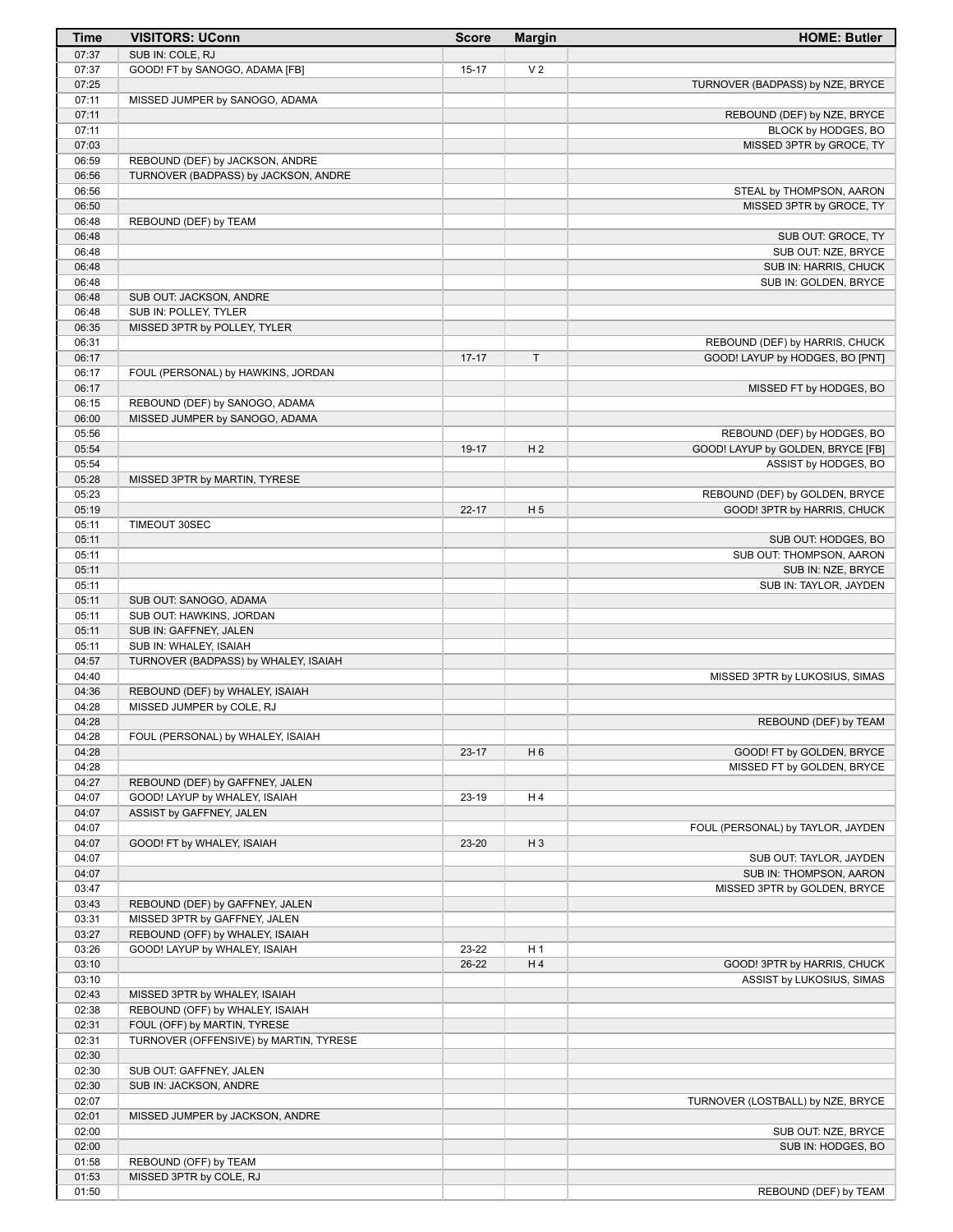| <b>Time</b> | <b>VISITORS: UConn</b>                | <b>Score</b> | <b>Margin</b>  | <b>HOME: Butler</b>                   |
|-------------|---------------------------------------|--------------|----------------|---------------------------------------|
| 01:50       | FOUL (PERSONAL) by JACKSON, ANDRE     |              |                |                                       |
| 01:50       | SUB OUT: JACKSON, ANDRE               |              |                |                                       |
| 01:50       | SUB IN: SANOGO, ADAMA                 |              |                |                                       |
| 01:50       |                                       |              |                | MISSED FT by HARRIS, CHUCK            |
| 01:48       | REBOUND (DEF) by WHALEY, ISAIAH       |              |                |                                       |
| 01:27       | MISSED 3PTR by POLLEY, TYLER          |              |                |                                       |
| 01:25       |                                       |              |                | REBOUND (DEF) by TEAM                 |
| 01:03       |                                       |              |                | TURNOVER (BADPASS) by GOLDEN, BRYCE   |
| 01:03       | STEAL by MARTIN, TYRESE               |              |                |                                       |
| 00:59       | TURNOVER (LOSTBALL) by MARTIN, TYRESE |              |                |                                       |
| 00:59       |                                       |              |                | STEAL by THOMPSON, AARON              |
| 00:59       |                                       |              |                | SUB OUT: HODGES, BO                   |
| 00:59       |                                       |              |                | SUB IN: TAYLOR, JAYDEN                |
| 00:35       |                                       | 28-22        | H <sub>6</sub> | GOOD! JUMPER by THOMPSON, AARON [PNT] |
| 00:06       | GOOD! JUMPER by MARTIN, TYRESE        | 28-24        | H <sub>4</sub> |                                       |

# **UConn 24, Butler 28**

| <b>Points (This Period)</b> | <b>UCO</b>     | <b>BUT</b>     |
|-----------------------------|----------------|----------------|
| In the Paint                | 12             | 16             |
| Off Turns                   | 2              |                |
| 2nd Chance                  | 5              |                |
| <b>Fast Break</b>           | 5              |                |
| Bench                       | 3              | 15             |
| Per Poss                    | 0.632<br>11/38 | 0.824<br>13/34 |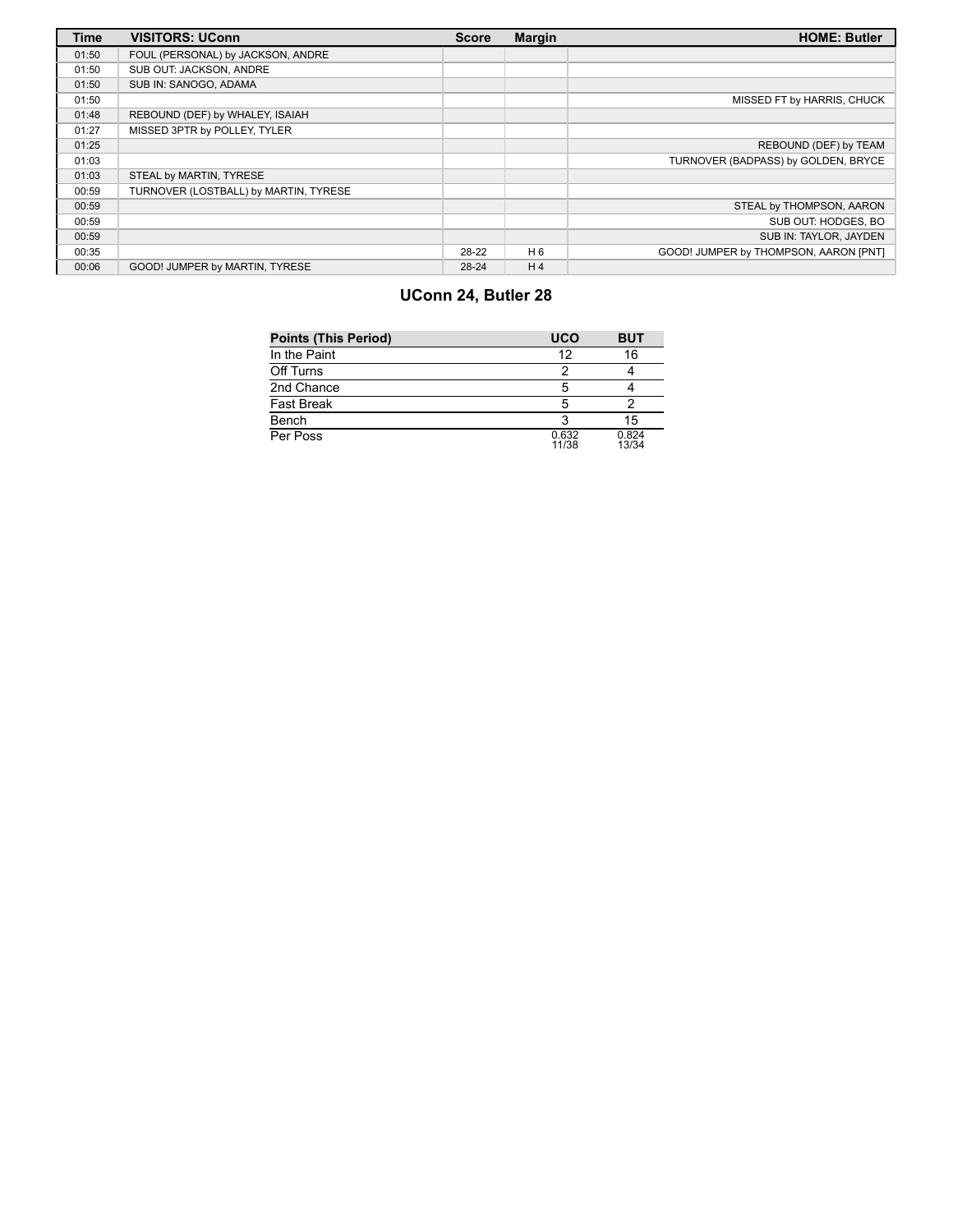### **Official Box Score UConn vs Butler Second Half Statistics Only January 20, 2022 at Hinkle Fieldhouse - Indianapolis, Ind.**



## **UConn 51**

| No.               | Plaver                | S  | <b>Pts</b> | <b>FG</b> | 3FG     | <b>FT</b> | 0R       | DR           | TR | <b>PF</b>   | A        | TO       | <b>B</b> lk  | Stl           | Min            | $+/-$        |
|-------------------|-----------------------|----|------------|-----------|---------|-----------|----------|--------------|----|-------------|----------|----------|--------------|---------------|----------------|--------------|
| 02                | COLE, RJ              | G  | 4          | $2 - 3$   | $0 - 0$ | $0-0$     | 0        | 0            | 0  | 3           | 3        | 0        | 0            | 0             | 16             | 16           |
| 04                | <b>MARTIN, TYRESE</b> | G  | 25         | $10 - 13$ | $4-6$   | $1 - 1$   | 1        | 4            | 5  | $\Omega$    | $\Omega$ | $\Omega$ | $\mathbf{0}$ | $\Omega$      | 18             | 20           |
| 05                | <b>WHALEY, ISAIAH</b> | F  | 4          | $2 - 4$   | $0 - 1$ | $0-0$     | 3        | 1            | 4  | 3           | 0        | $\Omega$ | 1            | 0             | 10             | 15           |
| 21                | SANOGO, ADAMA         | F. | 6          | $1 - 2$   | $0 - 0$ | $4 - 4$   | 1        | 4            | 5  |             |          | 3        | 2            | $\Omega$      | 18             | 21           |
| 44                | JACKSON, ANDRE        | G  | 3          | $1 - 1$   | $0-0$   | $1 - 1$   |          |              | 2  | 3           | 2        | 2        | 0            |               | 12             | 16           |
| 00                | <b>GAFFNEY, JALEN</b> | G  | 6          | $1 - 2$   | $0 - 0$ | $4 - 4$   | 0        | 0            | 0  | 0           |          | 0        | 0            |               | 10             | 15           |
| 11                | AKOK, AKOK            | F  | U          | $0 - 0$   | $0 - 0$ | $0 - 0$   | $\Omega$ | 0            | 0  | 0           | 0        | 0        | 0            | 0             | $\Omega$       | $\mathbf{0}$ |
| $12 \overline{ }$ | POLLEY, TYLER         | F  | 3          | $1 - 2$   | $1 - 2$ | $0 - 0$   | 0        |              |    | 0           | 0        | 0        | $\Omega$     | $\Omega$      | 11             | 14           |
| 24                | HAWKINS, JORDAN       | G  | 0          | $0 - 0$   | $0 - 0$ | $0-0$     | 0        | 0            | 0  |             | 0        |          | 0            | 0             | $\overline{2}$ | $-2$         |
|                   | TEAM                  |    |            |           |         |           | 0        | $\mathbf{0}$ | 0  | $\mathbf 0$ |          | 0        |              |               |                |              |
|                   | <b>TOTALS</b>         |    | 51         | 18-27     | $5-9$   | $10 - 10$ | 6        | 11           | 17 | 11          |          | 6        | 3            | $\mathcal{P}$ | 98             |              |

| <b>Shooting By Period</b><br>Period | FG        | FG%   | 3FG      | 3FG%  |           | FT%    | Deadball Rebounds: 3,0<br>Last FG Half: UCO - |
|-------------------------------------|-----------|-------|----------|-------|-----------|--------|-----------------------------------------------|
| 2nd Half                            | 18-27     | 67%   | $5-9$    | 56%   | $10 - 10$ | 100%   |                                               |
| Game                                | $28 - 62$ | 45.2% | $7 - 20$ | 35.0% | $12 - 12$ | 100.0% |                                               |

# **Butler 28**

| No. | Player               | S  | Pts           | <b>FG</b> | 3FG     | <b>FT</b> | <b>OR</b> | DR           | TR | <b>PF</b> | A            | TO       | <b>BIK</b> | Stl          | Min          | $+/-$        |
|-----|----------------------|----|---------------|-----------|---------|-----------|-----------|--------------|----|-----------|--------------|----------|------------|--------------|--------------|--------------|
| 02  | THOMPSON, AARON      | G  | 2             | $1 - 2$   | $0 - 0$ | $0 - 2$   | 0         | 0            | 0  | 0         | 3            |          | 0          | 0            | 17           | $-21$        |
| 10  | NZE, BRYCE           | F. |               | $3-6$     | $0 - 0$ | $1 - 2$   | 2         | 0            | 2  |           |              | 0        | 0          |              | 13           | $-14$        |
| 13  | TAYLOR, JAYDEN       | G  | $\Omega$      | $0 - 1$   | $0-0$   | $0-0$     | 0         | 0            | 0  |           | 0            |          | 0          | 0            | 10           | $-18$        |
| 33  | <b>GOLDEN, BRYCE</b> | F  | 5             | $2 - 4$   | $1 - 3$ | $0-0$     | 0         |              | 1  | 3         | $\mathbf{0}$ |          | 0          | $\Omega$     | 16           | $-24$        |
| 52  | <b>BOLDEN, JAIR</b>  | G  | 0             | $0 - 0$   | $0 - 0$ | $0-0$     | 0         | 0            | 0  | 0         | 0            | 0        | 0          | 0            | 3            | -5           |
| 01  | <b>HODGES, BO</b>    | G  | $\mathcal{P}$ | $0 - 1$   | $0 - 0$ | $2 - 4$   | 1         | $\Omega$     |    |           | $\Omega$     |          | 0          | $\Omega$     | 11           | -5           |
| 03  | <b>HARRIS, CHUCK</b> | G  | 6             | $1 - 5$   | $0 - 2$ | $4 - 4$   | 1         | 0            | 1  | 2         | 0            | 0        | 0          |              | 13           | $-12$        |
| 04  | GROCE, TY            | F. | 0             | $0 - 0$   | $0 - 0$ | $0 - 0$   | 0         | 0            | 0  | 0         | $\mathbf{0}$ | 0        | 0          | $\mathbf{0}$ | $\mathbf{0}$ | $\mathbf{0}$ |
| 41  | LUKOSIUS, SIMAS      | F. | 6             | 1-3       | $0 - 2$ | 4-4       | 0         | 0            | 0  | 1         | 0            | $\Omega$ | 0          |              | 15           | $-16$        |
|     | <b>TEAM</b>          |    |               |           |         |           | 1         | $\mathbf{0}$ | 1  | 0         |              |          |            |              |              |              |
|     | <b>TOTALS</b>        |    | 28            | $8 - 22$  | $1 - 7$ | $11 - 16$ | 5         |              | 6  | 9         | 4            | 5        | 0          | 3            | 98           |              |
|     |                      |    |               |           |         |           |           |              |    |           |              |          |            |              |              |              |

| <b>Shooting By Period</b><br>Period | FG     | FG%   | 3FG      | 3FG%  | FТ        | FT%   |
|-------------------------------------|--------|-------|----------|-------|-----------|-------|
| 2nd Half                            | $8-22$ | 36%   | $1 - 7$  | 14%   | $11 - 16$ | 69%   |
| Game                                | 19-50  | 38.0% | $4 - 19$ | 21.1% | $14 - 22$ | 63.6% |

*Deadball Rebounds:* 3,3 *Last FG Half:* BUT -

| Game Notes:                                                          | <b>Score</b> | 1st | 2 <sub>nd</sub> | <b>TOT</b> | <b>Points (This Period)</b> | <b>UCO</b>    | <b>BUT</b>     |
|----------------------------------------------------------------------|--------------|-----|-----------------|------------|-----------------------------|---------------|----------------|
| Officials: Pat Driscoll, Doug Shows, Joe Lindsay<br>Attendance: 6797 | UCO          | 24  | 51              | 75         | In the Paint                | 22            | 14             |
|                                                                      | BUT          | 28  | 28              | 56         | Off Turns                   |               | 10             |
| Start Time: 09:15 PM ET                                              |              |     |                 |            | 2nd Chance                  |               |                |
| End Time: <b>11:19 PM ET</b><br>Game Duration: 2:04                  |              |     |                 |            | <b>Fast Break</b>           |               |                |
| Conference Game;                                                     |              |     |                 |            | Bench                       |               | 14             |
|                                                                      |              |     |                 |            | Per Poss                    | .645<br>23/31 | 1.000<br>14/28 |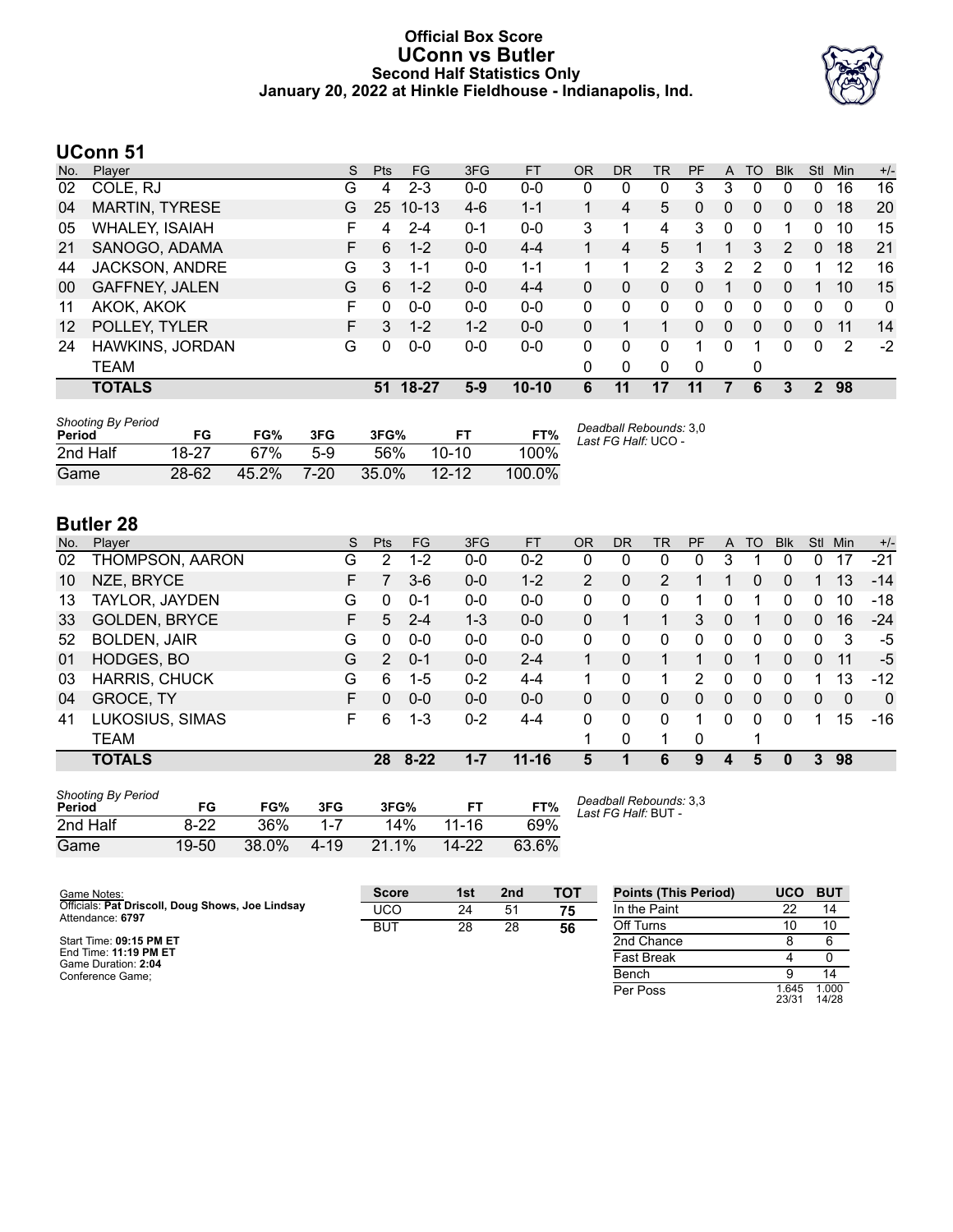#### **Official Play-By-Play UConn vs Butler Second Half January 20, 2022 at Hinkle Fieldhouse - Indianapolis, Ind.**



#### **Period 2**

<mark>Startersː</mark><br>UConn: 2 COLE,RJ (G); 4 MARTIN,TYRESE (G); 5 WHALEY,ISAIAH (F); 21 SANOGO,ADAMA (F); 44 JACKSON,ANDRE (G);<br>Butler: 2 THOMPSON,AARON (G); 10 NZE,BRYCE (F); 13 TAYLOR,JAYDEN (G); 33 GOLDEN,BRYCE (F); 52 BOLDEN,JA

| Time  | <b>VISITORS: UConn</b>               | <b>Score</b> | <b>Margin</b>  | <b>HOME: Butler</b>                       |
|-------|--------------------------------------|--------------|----------------|-------------------------------------------|
| 20:00 |                                      |              |                | SUB OUT: HARRIS, CHUCK                    |
| 20:00 |                                      |              |                | SUB OUT: LUKOSIUS, SIMAS                  |
| 20:00 |                                      |              |                | SUB IN: NZE, BRYCE                        |
| 20:00 |                                      |              |                | SUB IN: BOLDEN, JAIR                      |
| 20:00 | SUB OUT: POLLEY, TYLER               |              |                |                                           |
| 20:00 | SUB IN: JACKSON, ANDRE               |              |                |                                           |
| 19:44 |                                      | $30 - 24$    | H 6            | GOOD! LAYUP by NZE, BRYCE                 |
| 19:44 |                                      |              |                | ASSIST by THOMPSON, AARON                 |
| 19:26 |                                      |              |                | FOUL (PERSONAL) by TAYLOR, JAYDEN         |
| 19:08 | GOOD! 3PTR by MARTIN, TYRESE         | $30 - 27$    | $H_3$          |                                           |
| 19:08 | ASSIST by COLE, RJ                   |              |                |                                           |
| 18:48 |                                      |              |                | TURNOVER (OUTOFBOUNDS) by THOMPSON, AARON |
| 18:20 | MISSED JUMPER by MARTIN, TYRESE      |              |                |                                           |
| 18:18 | REBOUND (OFF) by WHALEY, ISAIAH      |              |                |                                           |
| 18:17 | GOOD! LAYUP by WHALEY, ISAIAH        | 30-29        | H <sub>1</sub> |                                           |
| 17:59 |                                      |              |                | MISSED LAYUP by NZE, BRYCE                |
| 17:57 | REBOUND (DEF) by SANOGO, ADAMA       |              |                |                                           |
| 17:47 | GOOD! JUMPER by COLE, RJ             | $30 - 31$    | V <sub>1</sub> |                                           |
| 17:23 |                                      |              |                | MISSED LAYUP by TAYLOR, JAYDEN            |
| 17:23 | BLOCK by WHALEY, ISAIAH              |              |                |                                           |
| 17:19 |                                      |              |                | REBOUND (OFF) by NZE, BRYCE               |
| 17:14 |                                      |              |                | MISSED JUMPER by THOMPSON, AARON          |
| 17:11 | REBOUND (DEF) by JACKSON, ANDRE      |              |                |                                           |
| 17:02 | MISSED 3PTR by MARTIN, TYRESE        |              |                |                                           |
| 16:59 | REBOUND (OFF) by TEAM                |              |                |                                           |
| 16:59 |                                      |              |                | FOUL (PERSONAL) by GOLDEN, BRYCE          |
| 16:59 |                                      |              |                | SUB OUT: BOLDEN, JAIR                     |
| 16:59 |                                      |              |                | SUB IN: HODGES, BO                        |
| 16:51 |                                      |              |                | FOUL (PERSONAL) by HODGES, BO             |
| 16:39 | MISSED 3PTR by WHALEY, ISAIAH        |              |                |                                           |
| 16:36 | REBOUND (OFF) by MARTIN, TYRESE      |              |                |                                           |
| 16:35 | GOOD! LAYUP by MARTIN, TYRESE [PNT]  | 30-33        | $V_3$          |                                           |
| 16:33 |                                      |              |                | TIMEOUT 30SEC                             |
| 16:33 |                                      |              |                |                                           |
| 16:03 |                                      |              |                | MISSED JUMPER by NZE, BRYCE               |
| 15:59 | REBOUND (DEF) by MARTIN, TYRESE      |              |                |                                           |
| 15:50 | GOOD! JUMPER by COLE, RJ [PNT]       | 30-35        | V <sub>5</sub> |                                           |
| 15:35 |                                      | 32-35        | V <sub>3</sub> | GOOD! LAYUP by GOLDEN, BRYCE [PNT]        |
| 15:35 |                                      |              |                | ASSIST by NZE, BRYCE                      |
| 15:35 |                                      |              |                |                                           |
| 15:35 |                                      |              |                | SUB OUT: TAYLOR, JAYDEN                   |
| 15:35 |                                      |              |                | SUB IN: LUKOSIUS, SIMAS                   |
| 15:26 | TURNOVER (BADPASS) by JACKSON, ANDRE |              |                |                                           |
| 15:26 |                                      |              |                | SUB OUT: GOLDEN, BRYCE                    |
| 15:26 |                                      |              |                | SUB IN: HARRIS, CHUCK                     |
| 15:04 |                                      | 34-35        | V <sub>1</sub> | GOOD! LAYUP by NZE, BRYCE                 |
| 15:04 |                                      |              |                | ASSIST by THOMPSON, AARON                 |
| 14:41 | GOOD! 3PTR by MARTIN, TYRESE         | 34-38        | V <sub>4</sub> |                                           |
| 14:41 | ASSIST by JACKSON, ANDRE             |              |                |                                           |
| 14:12 | FOUL (PERSONAL) by WHALEY, ISAIAH    |              |                |                                           |
| 14:12 |                                      |              |                | MISSED FT by HODGES, BO                   |
| 14:12 |                                      |              |                | REBOUND (OFF) by TEAM                     |
| 14:12 |                                      |              |                | MISSED FT by HODGES, BO                   |
| 14:11 | REBOUND (DEF) by MARTIN, TYRESE      |              |                |                                           |
| 13:49 | MISSED 3PTR by MARTIN, TYRESE        |              |                |                                           |
| 13:44 | REBOUND (OFF) by WHALEY, ISAIAH      |              |                |                                           |
| 13:44 | MISSED LAYUP by WHALEY, ISAIAH       |              |                |                                           |
| 13:40 | REBOUND (OFF) by JACKSON, ANDRE      |              |                |                                           |
| 13:32 | TURNOVER (3SEC) by SANOGO, ADAMA     |              |                |                                           |
| 13:32 | SUB OUT: SANOGO, ADAMA               |              |                |                                           |
| 13:32 | SUB OUT: JACKSON, ANDRE              |              |                |                                           |
| 13:32 | SUB IN: POLLEY, TYLER                |              |                |                                           |
| 13:32 | SUB IN: HAWKINS, JORDAN              |              |                |                                           |
| 13:15 | FOUL (PERSONAL) by WHALEY, ISAIAH    |              |                |                                           |
| 13:15 | SUB OUT: WHALEY, ISAIAH              |              |                |                                           |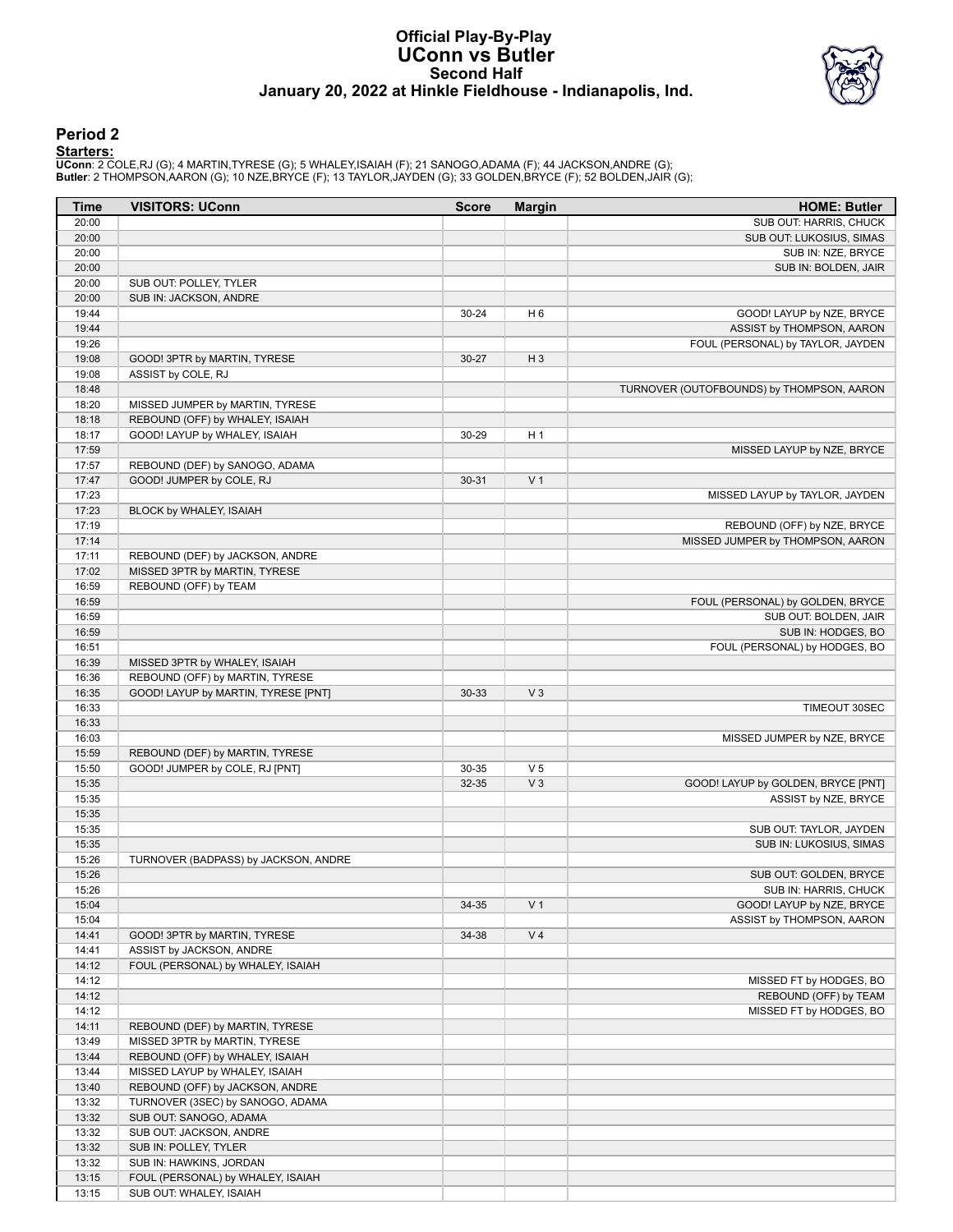| Time           | <b>VISITORS: UConn</b>                                         | <b>Score</b>   | <b>Margin</b>                    | <b>HOME: Butler</b>                                       |
|----------------|----------------------------------------------------------------|----------------|----------------------------------|-----------------------------------------------------------|
| 13:15          | SUB IN: SANOGO, ADAMA                                          |                |                                  |                                                           |
| 13:10          |                                                                |                |                                  | MISSED JUMPER by NZE, BRYCE                               |
| 13:10<br>13:09 | BLOCK by SANOGO, ADAMA                                         |                |                                  | REBOUND (OFF) by TEAM                                     |
| 13:01          |                                                                |                |                                  | MISSED 3PTR by LUKOSIUS, SIMAS                            |
| 12:58          |                                                                |                |                                  | REBOUND (OFF) by NZE, BRYCE                               |
| 12:57          |                                                                | 36-38          | V <sub>2</sub>                   | GOOD! LAYUP by NZE, BRYCE [PNT]                           |
| 12:30          | TURNOVER (BADPASS) by HAWKINS, JORDAN                          |                |                                  |                                                           |
| 12:30          |                                                                |                |                                  | STEAL by LUKOSIUS, SIMAS                                  |
| 12:26<br>12:26 | FOUL (PERSONAL) by HAWKINS, JORDAN                             | 37-38          | V <sub>1</sub>                   | GOOD! FT by HARRIS, CHUCK                                 |
| 12:26          |                                                                |                |                                  | SUB OUT: THOMPSON, AARON                                  |
| 12:26          |                                                                |                |                                  | SUB IN: TAYLOR, JAYDEN                                    |
| 12:26          |                                                                | 38-38          | Τ                                | GOOD! FT by HARRIS, CHUCK                                 |
| 12:03          | TURNOVER (LOSTBALL) by SANOGO, ADAMA                           |                |                                  |                                                           |
| 12:03          |                                                                |                |                                  | STEAL by NZE, BRYCE                                       |
| 12:01<br>11:54 | GOOD! LAYUP by MARTIN, TYRESE [PNT]                            | 38-40          | V <sub>2</sub>                   | TURNOVER (LOSTBALL) by TAYLOR, JAYDEN                     |
| 11:39          | FOUL (PERSONAL) by COLE, RJ                                    |                |                                  |                                                           |
| 11:39          |                                                                |                |                                  |                                                           |
| 11:39          |                                                                |                |                                  | SUB OUT: HODGES, BO                                       |
| 11:39          |                                                                |                |                                  | SUB OUT: NZE, BRYCE                                       |
| 11:39          |                                                                |                |                                  | SUB IN: THOMPSON, AARON                                   |
| 11:39<br>11:39 | SUB OUT: HAWKINS, JORDAN                                       |                |                                  | SUB IN: GOLDEN, BRYCE                                     |
| 11:39          | SUB IN: JACKSON, ANDRE                                         |                |                                  |                                                           |
| 11:35          |                                                                |                |                                  | TURNOVER (BADPASS) by GOLDEN, BRYCE                       |
| 11:35          | STEAL by JACKSON, ANDRE                                        |                |                                  |                                                           |
| 11:30          | GOOD! LAYUP by MARTIN, TYRESE [FB]                             | 38-42          | V <sub>4</sub>                   |                                                           |
| 11:30          | ASSIST by JACKSON, ANDRE                                       |                |                                  |                                                           |
| 11:07<br>10:45 | GOOD! LAYUP by JACKSON, ANDRE [PNT]                            | 40-42<br>40-44 | V <sub>2</sub><br>V <sub>4</sub> | GOOD! LAYUP by THOMPSON, AARON                            |
| 10:45          | ASSIST by SANOGO, ADAMA                                        |                |                                  |                                                           |
| 10:45          |                                                                |                |                                  | FOUL (PERSONAL) by LUKOSIUS, SIMAS                        |
| 10:45          | SUB OUT: COLE, RJ                                              |                |                                  |                                                           |
| 10:45          | SUB IN: GAFFNEY, JALEN                                         |                |                                  |                                                           |
| 10:45          | SUB OUT: MARTIN, TYRESE                                        |                |                                  |                                                           |
| 10:45<br>10:45 | SUB IN: COLE, RJ<br>GOOD! FT by JACKSON, ANDRE                 | 40-45          | V <sub>5</sub>                   |                                                           |
| 10:26          |                                                                | 42-45          | $V_3$                            | GOOD! LAYUP by LUKOSIUS, SIMAS                            |
| 09:59          |                                                                |                |                                  | FOUL (PERSONAL) by GOLDEN, BRYCE                          |
| 09:59          | GOOD! FT by SANOGO, ADAMA                                      | 42-46          | V <sub>4</sub>                   |                                                           |
| 09:59          | SUB OUT: POLLEY, TYLER                                         |                |                                  |                                                           |
| 09:59          | SUB IN: WHALEY, ISAIAH                                         |                |                                  |                                                           |
| 09:59<br>09:38 | GOOD! FT by SANOGO, ADAMA                                      | 42-47          | V <sub>5</sub>                   | MISSED 3PTR by HARRIS, CHUCK                              |
| 09:34          | REBOUND (DEF) by SANOGO, ADAMA                                 |                |                                  |                                                           |
| 09:12          | MISSED JUMPER by GAFFNEY, JALEN                                |                |                                  |                                                           |
| 09:11          | REBOUND (OFF) by TEAM                                          |                |                                  |                                                           |
| 09:11          |                                                                |                |                                  | SUB OUT: TAYLOR, JAYDEN                                   |
| 09:11<br>09:06 | MISSED LAYUP by COLE, RJ                                       |                |                                  | SUB IN: NZE, BRYCE                                        |
| 09:01          | REBOUND (OFF) by WHALEY, ISAIAH                                |                |                                  |                                                           |
| 09:01          | GOOD! DUNK by WHALEY, ISAIAH                                   | 42-49          | V <sub>7</sub>                   |                                                           |
| 08:46          | FOUL (PERSONAL) by COLE, RJ                                    |                |                                  |                                                           |
| 08:46          |                                                                |                |                                  | SUB OUT: THOMPSON, AARON                                  |
| 08:46          |                                                                |                |                                  | SUB IN: HODGES, BO                                        |
| 08:46<br>08:46 |                                                                |                |                                  | MISSED FT by NZE, BRYCE<br>REBOUND (OFF) by TEAM          |
| 08:46          | SUB OUT: COLE, RJ                                              |                |                                  |                                                           |
| 08:46          | SUB IN: MARTIN, TYRESE                                         |                |                                  |                                                           |
| 08:46          |                                                                | 43-49          | $V_6$                            | GOOD! FT by NZE, BRYCE                                    |
| 08:39          | TURNOVER (LOSTBALL) by JACKSON, ANDRE                          |                |                                  |                                                           |
| 08:39          |                                                                |                |                                  | STEAL by HARRIS, CHUCK                                    |
| 08:19<br>08:18 |                                                                |                |                                  | MISSED LAYUP by HODGES, BO<br>REBOUND (OFF) by HODGES, BO |
| 08:18          | FOUL (PERSONAL) by WHALEY, ISAIAH                              |                |                                  |                                                           |
| 08:18          |                                                                | 44-49          | V <sub>5</sub>                   | GOOD! FT by HODGES, BO                                    |
| 08:18          | SUB OUT: WHALEY, ISAIAH                                        |                |                                  |                                                           |
| 08:18          | SUB IN: POLLEY, TYLER                                          |                |                                  |                                                           |
| 08:18          |                                                                | 45-49          | V <sub>4</sub>                   | GOOD! FT by HODGES, BO                                    |
| 08:08<br>08:04 | MISSED 3PTR by POLLEY, TYLER<br>REBOUND (OFF) by SANOGO, ADAMA |                |                                  |                                                           |
| 07:53          |                                                                |                |                                  | FOUL (PERSONAL) by HARRIS, CHUCK                          |
| 07:53          |                                                                |                |                                  |                                                           |
| 07:53          | GOOD! FT by GAFFNEY, JALEN                                     | 45-50          | V <sub>5</sub>                   |                                                           |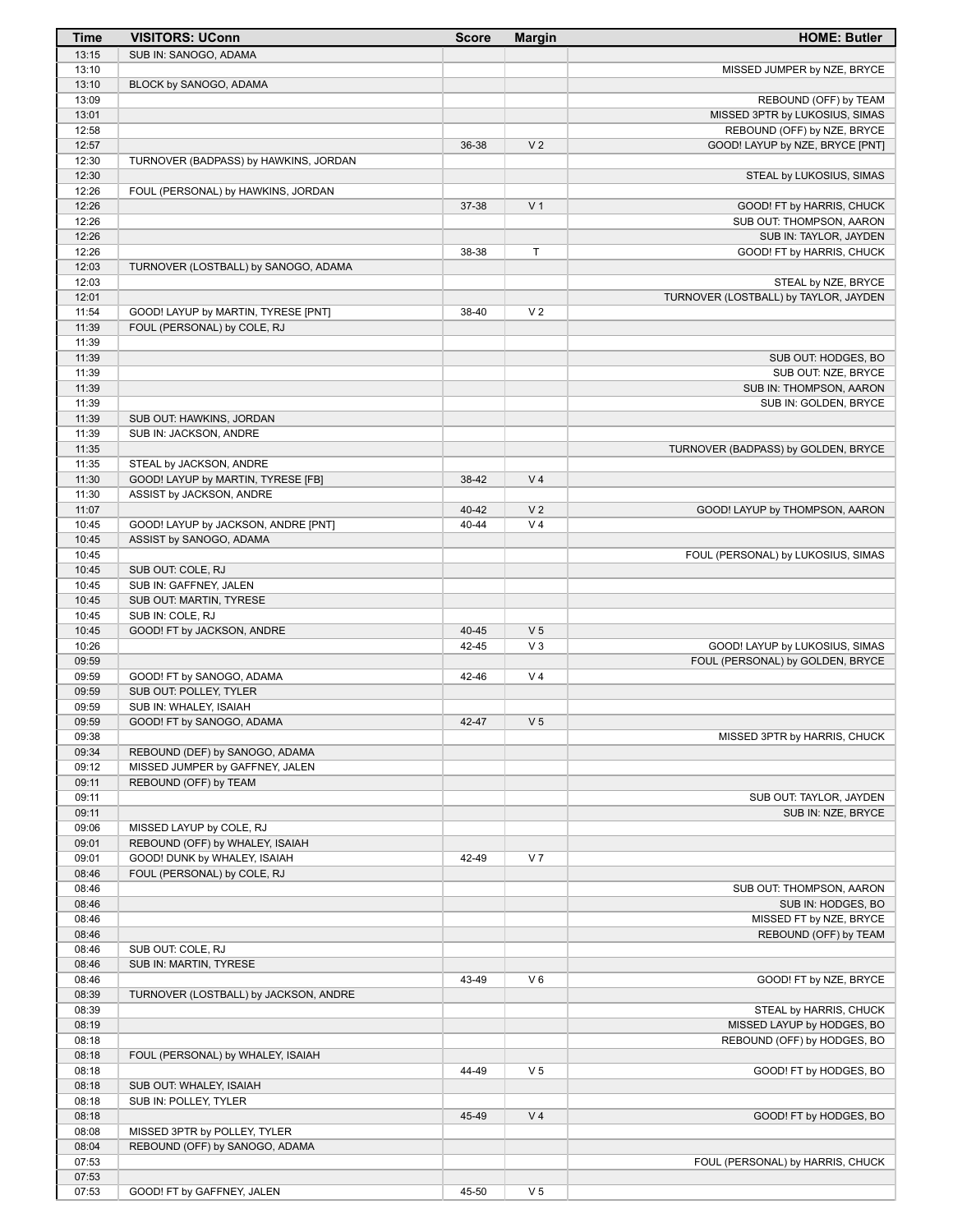| Time           | <b>VISITORS: UConn</b>                                          | <b>Score</b>   | <b>Margin</b>        | <b>HOME: Butler</b>                          |
|----------------|-----------------------------------------------------------------|----------------|----------------------|----------------------------------------------|
| 07:53          | GOOD! FT by GAFFNEY, JALEN                                      | 45-51          | $V_6$                |                                              |
| 07:49          | FOUL (PERSONAL) by JACKSON, ANDRE                               |                |                      |                                              |
| 07:49          |                                                                 | 46-51          | V <sub>5</sub>       | GOOD! FT by LUKOSIUS, SIMAS                  |
| 07:49          |                                                                 | 47-51          | V <sub>4</sub>       | GOOD! FT by LUKOSIUS, SIMAS                  |
| 07:31<br>07:31 | GOOD! JUMPER by SANOGO, ADAMA [PNT]<br>ASSIST by GAFFNEY, JALEN | 47-53          | $V_6$                |                                              |
| 07:13          |                                                                 |                |                      | TURNOVER (BADPASS) by HODGES, BO             |
| 07:13          | STEAL by GAFFNEY, JALEN                                         |                |                      |                                              |
| 07:08          | GOOD! DUNK by GAFFNEY, JALEN [FB]                               | 47-55          | V8                   |                                              |
| 06:33          |                                                                 |                |                      | TURNOVER (SHOTCLOCK) by TEAM                 |
| 06:32          |                                                                 |                |                      | SUB OUT: NZE, BRYCE                          |
| 06:32          |                                                                 |                |                      | SUB IN: THOMPSON, AARON                      |
| 06:32          | SUB OUT: JACKSON, ANDRE                                         |                |                      |                                              |
| 06:32<br>06:14 | SUB IN: COLE, RJ<br>GOOD! JUMPER by MARTIN, TYRESE [PNT]        | 47-57          | $V$ 10               |                                              |
| 05:56          |                                                                 | 50-57          | V <sub>7</sub>       | GOOD! 3PTR by GOLDEN, BRYCE                  |
| 05:56          |                                                                 |                |                      | ASSIST by THOMPSON, AARON                    |
| 05:29          | MISSED JUMPER by SANOGO, ADAMA                                  |                |                      |                                              |
| 05:25          |                                                                 |                |                      | REBOUND (DEF) by GOLDEN, BRYCE               |
| 05:04          |                                                                 |                |                      | MISSED LAYUP by HARRIS, CHUCK                |
| 05:01          | REBOUND (DEF) by SANOGO, ADAMA                                  |                |                      |                                              |
| 04:41          | FOUL (OFF) by SANOGO, ADAMA                                     |                |                      |                                              |
| 04:41<br>04:41 | TURNOVER (OFFENSIVE) by SANOGO, ADAMA                           |                |                      |                                              |
| 04:41          |                                                                 |                |                      | SUB OUT: HARRIS, CHUCK<br>SUB IN: NZE, BRYCE |
| 04:41          | SUB OUT: GAFFNEY, JALEN                                         |                |                      |                                              |
| 04:41          | SUB IN: JACKSON, ANDRE                                          |                |                      |                                              |
| 04:18          | FOUL (PERSONAL) by JACKSON, ANDRE                               |                |                      |                                              |
| 04:18          | SUB OUT: JACKSON, ANDRE                                         |                |                      |                                              |
| 04:18          | SUB IN: GAFFNEY, JALEN                                          |                |                      |                                              |
| 04:18          |                                                                 | 51-57          | $V_6$                | GOOD! FT by LUKOSIUS, SIMAS                  |
| 04:18<br>03:56 | GOOD! 3PTR by MARTIN, TYRESE                                    | 52-57<br>52-60 | V <sub>5</sub><br>V8 | GOOD! FT by LUKOSIUS, SIMAS                  |
| 03:56          | ASSIST by COLE, RJ                                              |                |                      |                                              |
| 03:37          | FOUL (PERSONAL) by COLE, RJ                                     |                |                      |                                              |
| 03:37          |                                                                 |                |                      |                                              |
| 03:37          |                                                                 |                |                      | MISSED FT by THOMPSON, AARON                 |
| 03:37          |                                                                 |                |                      | REBOUND (OFF) by TEAM                        |
| 03:37          |                                                                 |                |                      | MISSED FT by THOMPSON, AARON                 |
| 03:36<br>03:15 | REBOUND (DEF) by MARTIN, TYRESE<br>GOOD! 3PTR by POLLEY, TYLER  | 52-63          | V <sub>11</sub>      |                                              |
| 03:15          | ASSIST by COLE, RJ                                              |                |                      |                                              |
| 02:55          |                                                                 |                |                      | MISSED 3PTR by LUKOSIUS, SIMAS               |
| 02:51          | REBOUND (DEF) by SANOGO, ADAMA                                  |                |                      |                                              |
| 02:51          |                                                                 |                |                      | FOUL (PERSONAL) by NZE, BRYCE                |
| 02:51          |                                                                 |                |                      | SUB OUT: HODGES, BO                          |
| 02:51          |                                                                 |                |                      | SUB IN: HARRIS, CHUCK                        |
| 02:51          | SUB OUT: COLE, RJ                                               |                |                      |                                              |
| 02:51<br>02:51 | SUB IN: JACKSON, ANDRE<br>GOOD! FT by SANOGO, ADAMA             | 52-64          | V <sub>12</sub>      |                                              |
| 02:51          | GOOD! FT by SANOGO, ADAMA                                       | 52-65          | V <sub>13</sub>      |                                              |
| 02:38          |                                                                 |                |                      | MISSED LAYUP by HARRIS, CHUCK                |
| 02:38          | BLOCK by SANOGO, ADAMA                                          |                |                      |                                              |
| 02:37          |                                                                 |                |                      | REBOUND (OFF) by HARRIS, CHUCK               |
| 02:37          | FOUL (PERSONAL) by JACKSON, ANDRE                               |                |                      |                                              |
| 02:37          | SUB OUT: JACKSON, ANDRE                                         |                |                      |                                              |
| 02:37<br>02:37 | SUB IN: COLE, RJ                                                | 53-65          | V <sub>12</sub>      | GOOD! FT by HARRIS, CHUCK                    |
| 02:37          |                                                                 |                |                      | SUB OUT: NZE, BRYCE                          |
| 02:37          |                                                                 |                |                      | SUB IN: TAYLOR, JAYDEN                       |
| 02:37          |                                                                 | 54-65          | $V$ 11               | GOOD! FT by HARRIS, CHUCK                    |
| 02:27          | GOOD! JUMPER by MARTIN, TYRESE [PNT]                            | 54-67          | V <sub>13</sub>      |                                              |
| 02:27          |                                                                 |                |                      | FOUL (PERSONAL) by GOLDEN, BRYCE             |
| 02:27          | SUB OUT: COLE, RJ                                               |                |                      |                                              |
| 02:27<br>02:27 | SUB IN: WHALEY, ISAIAH<br>GOOD! FT by MARTIN, TYRESE            | 54-68          | V <sub>14</sub>      |                                              |
| 02:20          |                                                                 | 56-68          | V <sub>12</sub>      | GOOD! LAYUP by HARRIS, CHUCK                 |
| 01:47          | GOOD! 3PTR by MARTIN, TYRESE                                    | 56-71          | V <sub>15</sub>      |                                              |
| 01:38          |                                                                 |                |                      | MISSED 3PTR by HARRIS, CHUCK                 |
| 01:34          | REBOUND (DEF) by POLLEY, TYLER                                  |                |                      |                                              |
| 01:29          |                                                                 |                |                      | FOUL (PERSONAL) by HARRIS, CHUCK             |
| 01:29          | GOOD! FT by GAFFNEY, JALEN                                      | 56-72          | V <sub>16</sub>      |                                              |
| 01:29          | GOOD! FT by GAFFNEY, JALEN                                      | 56-73          | V 17                 |                                              |
| 01:29<br>01:29 | SUB OUT: SANOGO, ADAMA<br>SUB IN: COLE, RJ                      |                |                      |                                              |
| 01:12          |                                                                 |                |                      | MISSED 3PTR by GOLDEN, BRYCE                 |
|                |                                                                 |                |                      |                                              |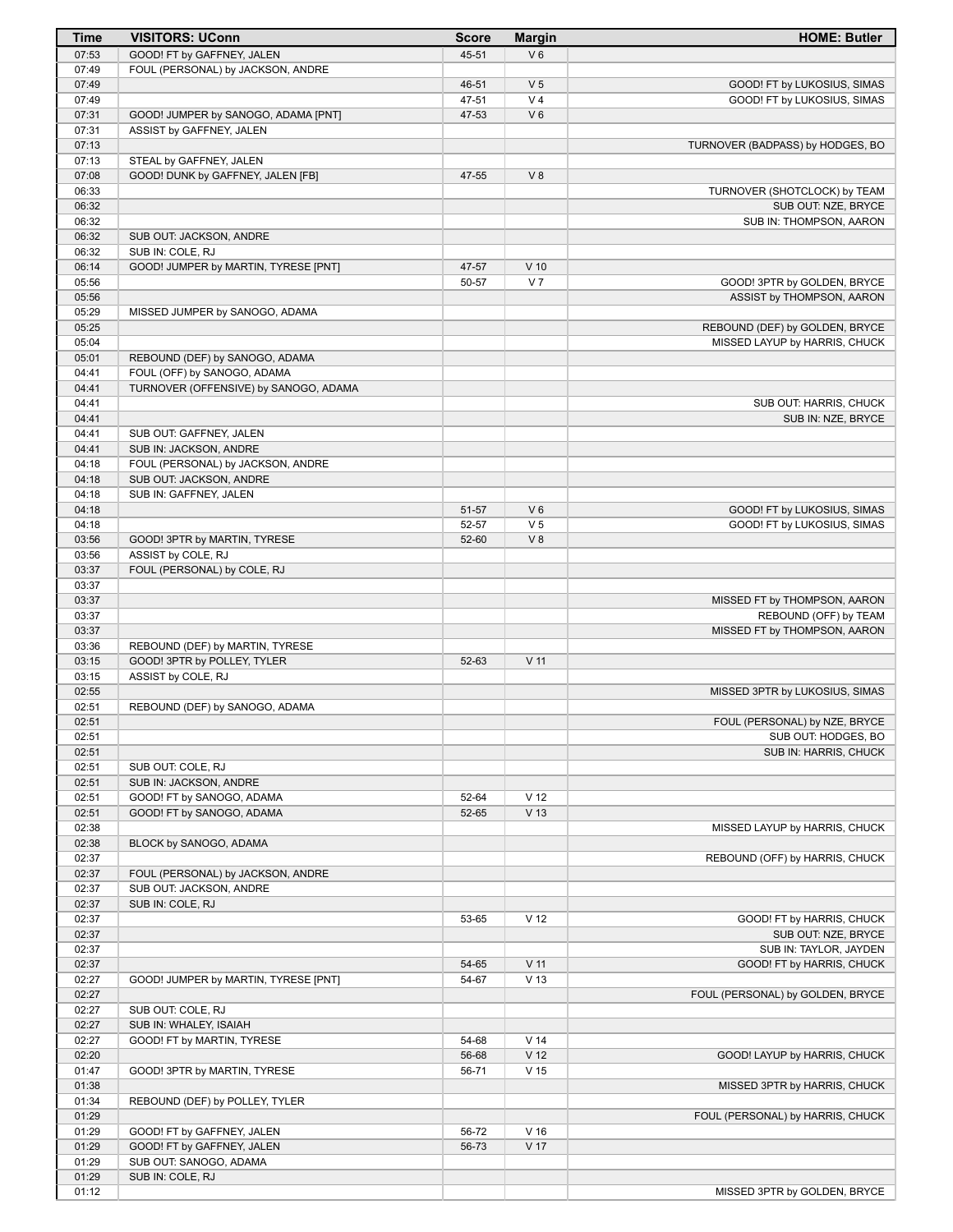| <b>Time</b> | VISITORS: UConn                 | <b>Score</b> | <b>Margin</b> | <b>HOME: Butler</b>          |
|-------------|---------------------------------|--------------|---------------|------------------------------|
| 01:08       | REBOUND (DEF) by MARTIN, TYRESE |              |               |                              |
| 00:41       | GOOD! JUMPER by MARTIN, TYRESE  | 56-75        | V 19          |                              |
| 00:29       |                                 |              |               | MISSED 3PTR by GOLDEN, BRYCE |
| 00:25       | REBOUND (DEF) by WHALEY, ISAIAH |              |               |                              |

# **UConn 75, Butler 56**

| Points (This Period) | <b>UCO</b>     | <b>BUT</b>     |
|----------------------|----------------|----------------|
| In the Paint         | 22             | 14             |
| Off Turns            | 10             | 10             |
| 2nd Chance           |                | 6              |
| Fast Break           |                |                |
| Bench                |                | 14             |
| Per Poss             | 1.645<br>23/31 | 1.000<br>14/28 |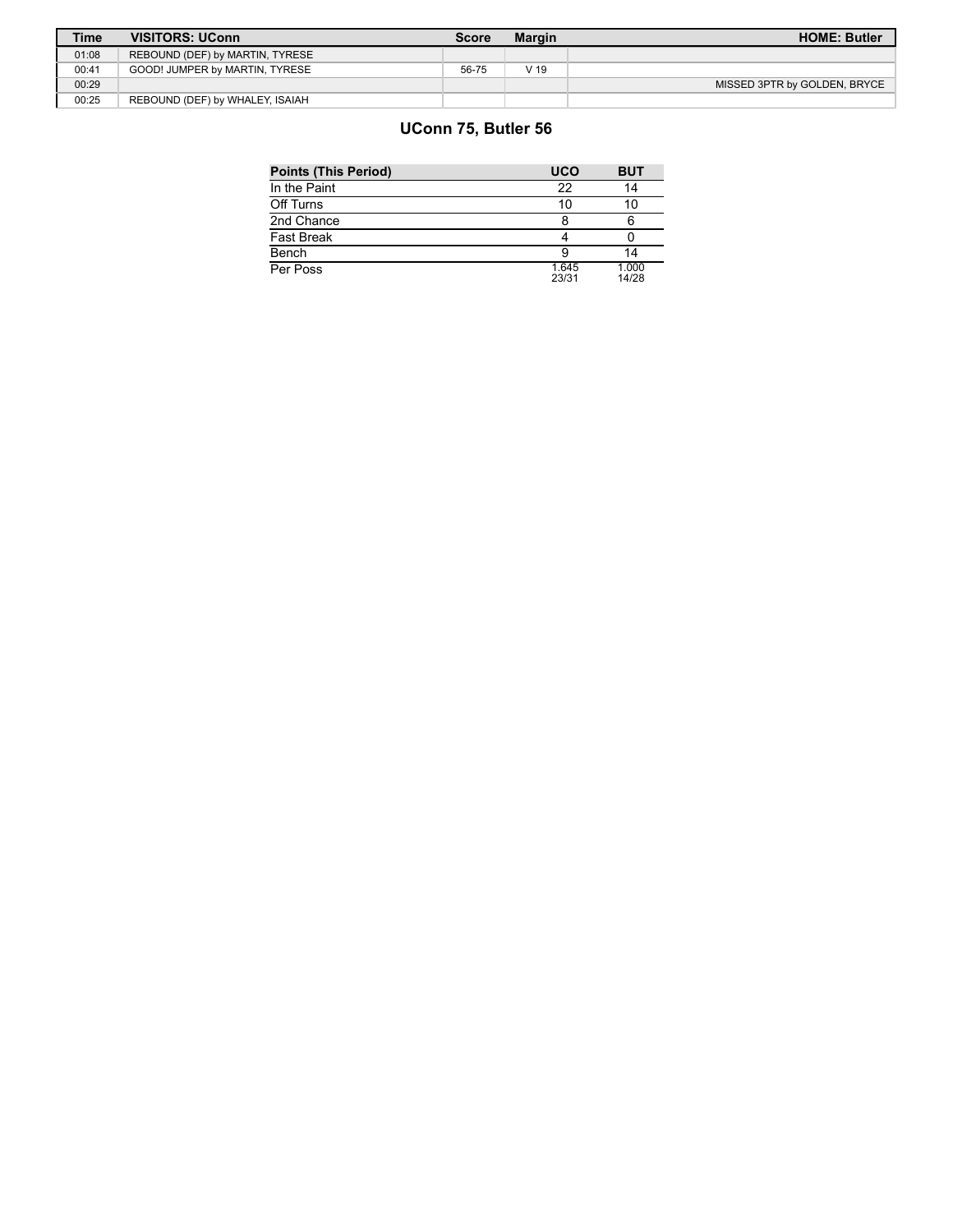#### **Official Scoring/Possession Reference Chart UConn vs Butler Period 1 January 20, 2022 at Hinkle Fieldhouse - Indianapolis, Ind.**



#### **Period 1**

<mark>Startersː</mark><br>UConn: 2 COLE,RJ (G); 4 MARTIN,TYRESE (G); 5 WHALEY,ISAIAH (F); 21 SANOGO,ADAMA (F); 44 JACKSON,ANDRE (G);<br>Butler: 2 THOMPSON,AARON (G); 10 NZE,BRYCE (F); 13 TAYLOR,JAYDEN (G); 33 GOLDEN,BRYCE (F); 52 BOLDEN,JA

| <b>Time</b> | <b>VISITORS: UConn</b>            | <b>Score</b> | <b>Margin</b>  | <b>HOME: Butler</b>                   |
|-------------|-----------------------------------|--------------|----------------|---------------------------------------|
| 19:12       | GOOD! LAYUP by SANOGO, ADAMA      | $0 - 2$      | V <sub>2</sub> |                                       |
| 18:29       | GOOD! 3PTR by JACKSON, ANDRE      | $0 - 5$      | V <sub>5</sub> |                                       |
| 16:22       |                                   | $3-5$        | V <sub>2</sub> | GOOD! 3PTR by LUKOSIUS, SIMAS         |
| 15:50       |                                   | $5-5$        | $\mathsf{T}$   | GOOD! LAYUP by THOMPSON, AARON [PNT]  |
| 15:23       | GOOD! JUMPER by WHALEY, ISAIAH    | $5 - 7$      | V <sub>2</sub> |                                       |
| 14:16       |                                   | $7 - 7$      | $\mathsf{T}$   | GOOD! LAYUP by THOMPSON, AARON        |
| 12:55       |                                   | $8 - 7$      | H <sub>1</sub> | GOOD! FT by HARRIS, CHUCK             |
| 12:55       |                                   | $9 - 7$      | H <sub>2</sub> | GOOD! FT by HARRIS, CHUCK             |
| 11:21       |                                   | $11 - 7$     | H <sub>4</sub> | GOOD! LAYUP by TAYLOR, JAYDEN         |
| 10:51       | GOOD! 3PTR by POLLEY, TYLER       | $11 - 10$    | H <sub>1</sub> |                                       |
| 10:32       |                                   | $13 - 10$    | $H_3$          | GOOD! LAYUP by HARRIS, CHUCK          |
| 10:05       | GOOD! LAYUP by SANOGO, ADAMA      | $13 - 12$    | H <sub>1</sub> |                                       |
| 09:25       | GOOD! DUNK by SANOGO, ADAMA [FB]  | $13 - 14$    | V <sub>1</sub> |                                       |
| 08:38       |                                   | $15 - 14$    | H <sub>1</sub> | GOOD! LAYUP by THOMPSON, AARON [PNT]  |
| 07:37       | GOOD! LAYUP by SANOGO, ADAMA [FB] | $15 - 16$    | V <sub>1</sub> |                                       |
| 07:37       | GOOD! FT by SANOGO, ADAMA [FB]    | $15 - 17$    | V <sub>2</sub> |                                       |
| 06:17       |                                   | $17 - 17$    | T              | GOOD! LAYUP by HODGES, BO [PNT]       |
| 05:54       |                                   | 19-17        | H <sub>2</sub> | GOOD! LAYUP by GOLDEN, BRYCE [FB]     |
| 05:19       |                                   | $22 - 17$    | H <sub>5</sub> | GOOD! 3PTR by HARRIS, CHUCK           |
| 04:28       |                                   | $23 - 17$    | H <sub>6</sub> | GOOD! FT by GOLDEN, BRYCE             |
| 04:07       | GOOD! LAYUP by WHALEY, ISAIAH     | 23-19        | H4             |                                       |
| 04:07       | GOOD! FT by WHALEY, ISAIAH        | 23-20        | $H_3$          |                                       |
| 03:26       | GOOD! LAYUP by WHALEY, ISAIAH     | 23-22        | H <sub>1</sub> |                                       |
| 03:10       |                                   | $26-22$      | H4             | GOOD! 3PTR by HARRIS, CHUCK           |
| 00:35       |                                   | 28-22        | H <sub>6</sub> | GOOD! JUMPER by THOMPSON, AARON [PNT] |
| 00:06       | GOOD! JUMPER by MARTIN, TYRESE    | 28-24        | H4             |                                       |

**UConn 24, Butler 28**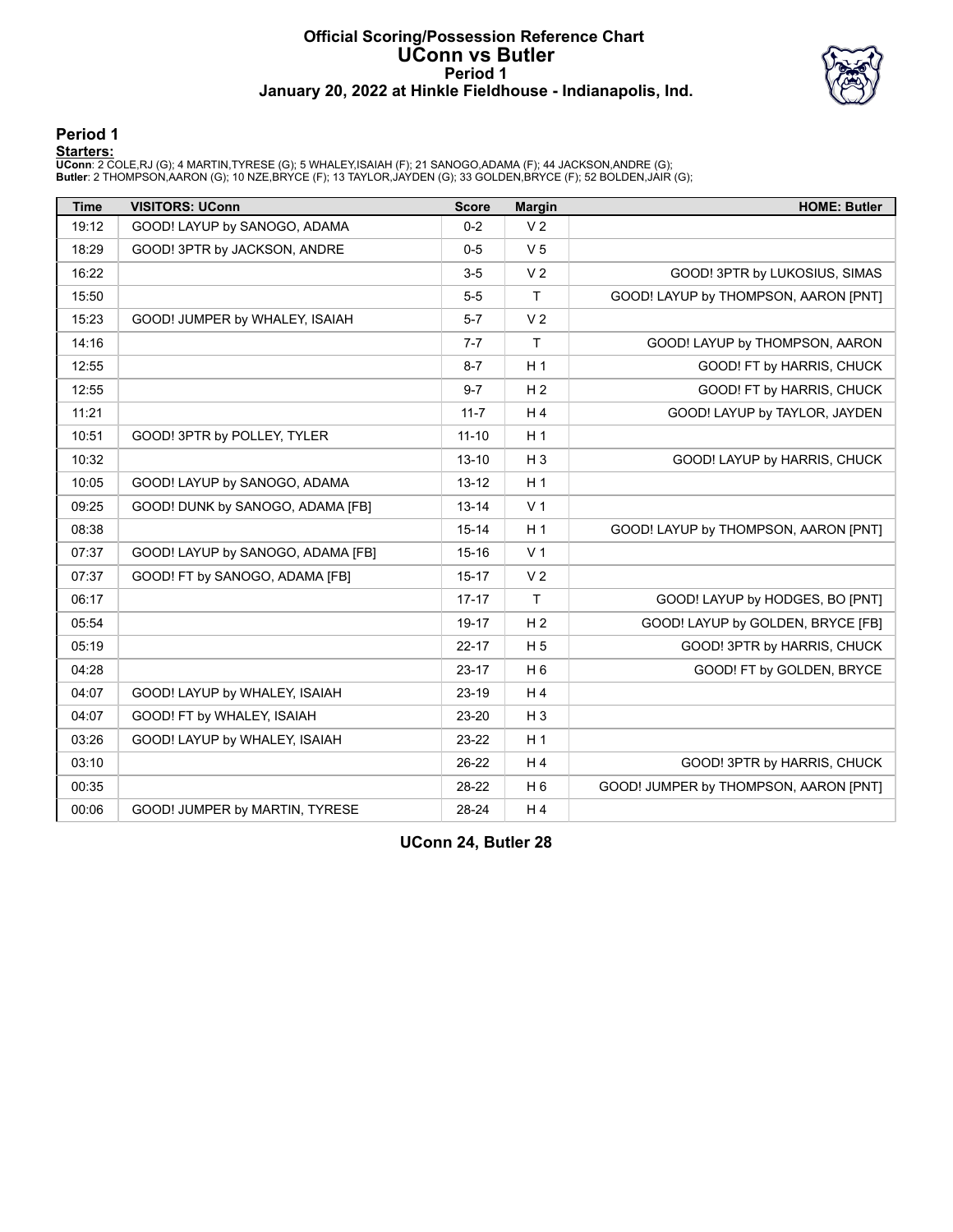#### **Official Scoring/Possession Reference Chart UConn vs Butler Period 2 January 20, 2022 at Hinkle Fieldhouse - Indianapolis, Ind.**



### **Period 2**

<mark>Startersː</mark><br>UConn: 2 COLE,RJ (G); 4 MARTIN,TYRESE (G); 5 WHALEY,ISAIAH (F); 21 SANOGO,ADAMA (F); 44 JACKSON,ANDRE (G);<br>Butler: 2 THOMPSON,AARON (G); 10 NZE,BRYCE (F); 13 TAYLOR,JAYDEN (G); 33 GOLDEN,BRYCE (F); 52 BOLDEN,JA

| <b>Time</b> | <b>VISITORS: UConn</b>               | <b>Score</b> | <b>Margin</b>   | <b>HOME: Butler</b>                |
|-------------|--------------------------------------|--------------|-----------------|------------------------------------|
| 19:44       |                                      | 30-24        | H <sub>6</sub>  | GOOD! LAYUP by NZE, BRYCE          |
| 19:08       | GOOD! 3PTR by MARTIN, TYRESE         | 30-27        | H <sub>3</sub>  |                                    |
| 18:17       | GOOD! LAYUP by WHALEY, ISAIAH        | 30-29        | H <sub>1</sub>  |                                    |
| 17:47       | GOOD! JUMPER by COLE, RJ             | 30-31        | V <sub>1</sub>  |                                    |
| 16:35       | GOOD! LAYUP by MARTIN, TYRESE [PNT]  | 30-33        | $V_3$           |                                    |
| 15:50       | GOOD! JUMPER by COLE, RJ [PNT]       | 30-35        | V <sub>5</sub>  |                                    |
| 15:35       |                                      | 32-35        | $V_3$           | GOOD! LAYUP by GOLDEN, BRYCE [PNT] |
| 15:04       |                                      | 34-35        | V <sub>1</sub>  | GOOD! LAYUP by NZE, BRYCE          |
| 14:41       | GOOD! 3PTR by MARTIN, TYRESE         | 34-38        | V <sub>4</sub>  |                                    |
| 12:57       |                                      | 36-38        | V <sub>2</sub>  | GOOD! LAYUP by NZE, BRYCE [PNT]    |
| 12:26       |                                      | 37-38        | V <sub>1</sub>  | GOOD! FT by HARRIS, CHUCK          |
| 12:26       |                                      | 38-38        | T               | GOOD! FT by HARRIS, CHUCK          |
| 11:54       | GOOD! LAYUP by MARTIN, TYRESE [PNT]  | 38-40        | V <sub>2</sub>  |                                    |
| 11:30       | GOOD! LAYUP by MARTIN, TYRESE [FB]   | 38-42        | V <sub>4</sub>  |                                    |
| 11:07       |                                      | 40-42        | V <sub>2</sub>  | GOOD! LAYUP by THOMPSON, AARON     |
| 10:45       | GOOD! LAYUP by JACKSON, ANDRE [PNT]  | 40-44        | V <sub>4</sub>  |                                    |
| 10:45       | GOOD! FT by JACKSON, ANDRE           | 40-45        | V <sub>5</sub>  |                                    |
| 10:26       |                                      | 42-45        | $V_3$           | GOOD! LAYUP by LUKOSIUS, SIMAS     |
| 09:59       | GOOD! FT by SANOGO, ADAMA            | 42-46        | V <sub>4</sub>  |                                    |
| 09:59       | GOOD! FT by SANOGO, ADAMA            | 42-47        | V <sub>5</sub>  |                                    |
| 09:01       | GOOD! DUNK by WHALEY, ISAIAH         | 42-49        | V <sub>7</sub>  |                                    |
| 08:46       |                                      | 43-49        | $V_6$           | GOOD! FT by NZE, BRYCE             |
| 08:18       |                                      | 44-49        | V <sub>5</sub>  | GOOD! FT by HODGES, BO             |
| 08:18       |                                      | 45-49        | V <sub>4</sub>  | GOOD! FT by HODGES, BO             |
| 07:53       | GOOD! FT by GAFFNEY, JALEN           | 45-50        | V <sub>5</sub>  |                                    |
| 07:53       | GOOD! FT by GAFFNEY, JALEN           | 45-51        | $V_6$           |                                    |
| 07:49       |                                      | 46-51        | V <sub>5</sub>  | GOOD! FT by LUKOSIUS, SIMAS        |
| 07:49       |                                      | 47-51        | V <sub>4</sub>  | GOOD! FT by LUKOSIUS, SIMAS        |
| 07:31       | GOOD! JUMPER by SANOGO, ADAMA [PNT]  | 47-53        | $V_6$           |                                    |
| 07:08       | GOOD! DUNK by GAFFNEY, JALEN [FB]    | 47-55        | V8              |                                    |
| 06:14       | GOOD! JUMPER by MARTIN, TYRESE [PNT] | 47-57        | $V$ 10          |                                    |
| 05:56       |                                      | 50-57        | V <sub>7</sub>  | GOOD! 3PTR by GOLDEN, BRYCE        |
| 04:18       |                                      | 51-57        | $V_6$           | GOOD! FT by LUKOSIUS, SIMAS        |
| 04:18       |                                      | 52-57        | V <sub>5</sub>  | GOOD! FT by LUKOSIUS, SIMAS        |
| 03:56       | GOOD! 3PTR by MARTIN, TYRESE         | 52-60        | V8              |                                    |
| 03:15       | GOOD! 3PTR by POLLEY, TYLER          | 52-63        | V <sub>11</sub> |                                    |
| 02:51       | GOOD! FT by SANOGO, ADAMA            | 52-64        | V <sub>12</sub> |                                    |
| 02:51       | GOOD! FT by SANOGO, ADAMA            | 52-65        | V <sub>13</sub> |                                    |
| 02:37       |                                      | 53-65        | V <sub>12</sub> | GOOD! FT by HARRIS, CHUCK          |
| 02:37       |                                      | 54-65        | V <sub>11</sub> | GOOD! FT by HARRIS, CHUCK          |
| 02:27       | GOOD! JUMPER by MARTIN, TYRESE [PNT] | 54-67        | V <sub>13</sub> |                                    |
| 02:27       | GOOD! FT by MARTIN, TYRESE           | 54-68        | V <sub>14</sub> |                                    |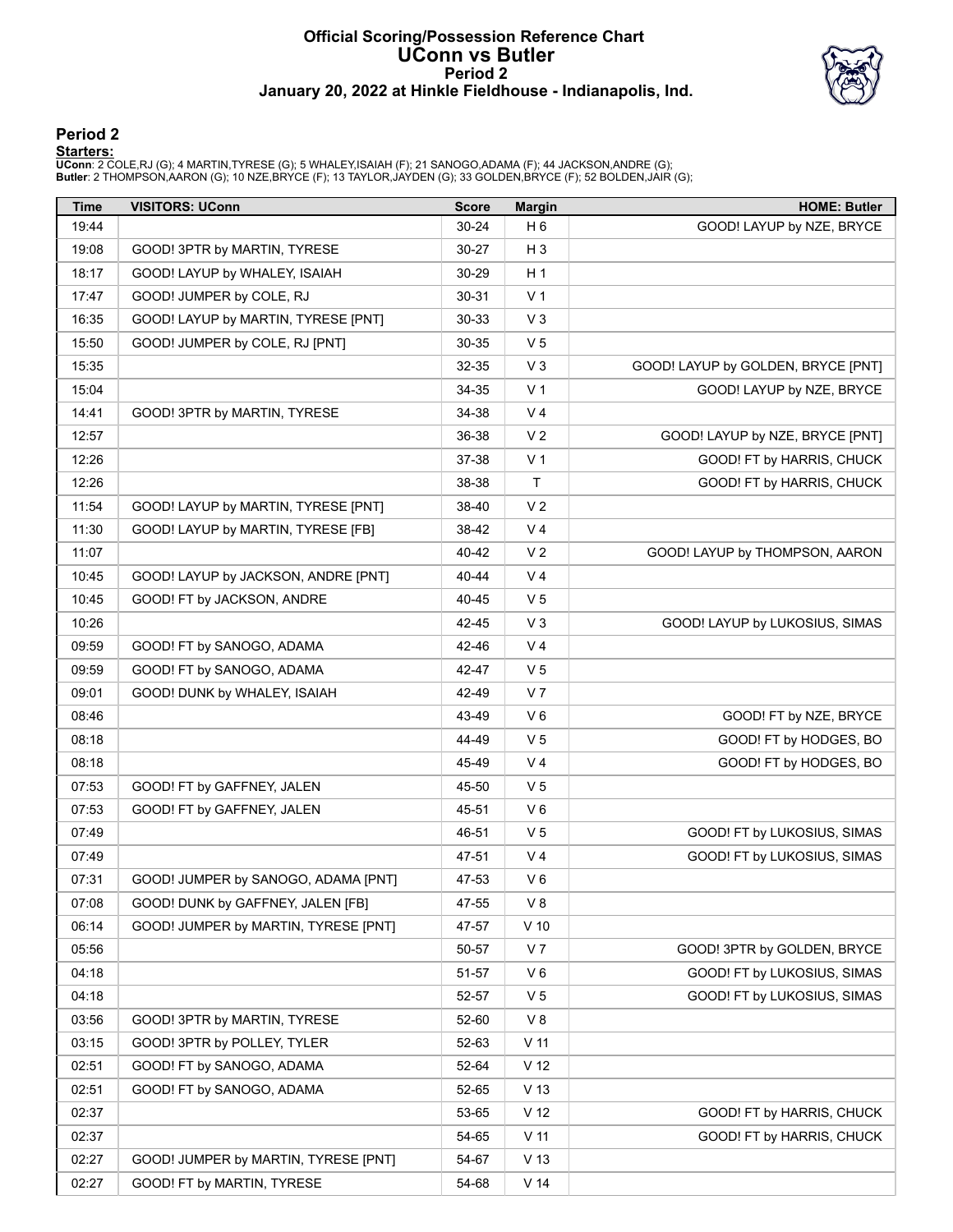| <b>Time</b> | <b>VISITORS: UConn</b>         | <b>Score</b> | <b>Margin</b>   | <b>HOME: Butler</b>          |
|-------------|--------------------------------|--------------|-----------------|------------------------------|
| 02:20       |                                | 56-68        | V <sub>12</sub> | GOOD! LAYUP by HARRIS, CHUCK |
| 01:47       | GOOD! 3PTR by MARTIN, TYRESE   | 56-71        | V <sub>15</sub> |                              |
| 01:29       | GOOD! FT by GAFFNEY, JALEN     | 56-72        | V <sub>16</sub> |                              |
| 01:29       | GOOD! FT by GAFFNEY, JALEN     | 56-73        | V <sub>17</sub> |                              |
| 00:41       | GOOD! JUMPER by MARTIN, TYRESE | 56-75        | V <sub>19</sub> |                              |

**UConn 75, Butler 56**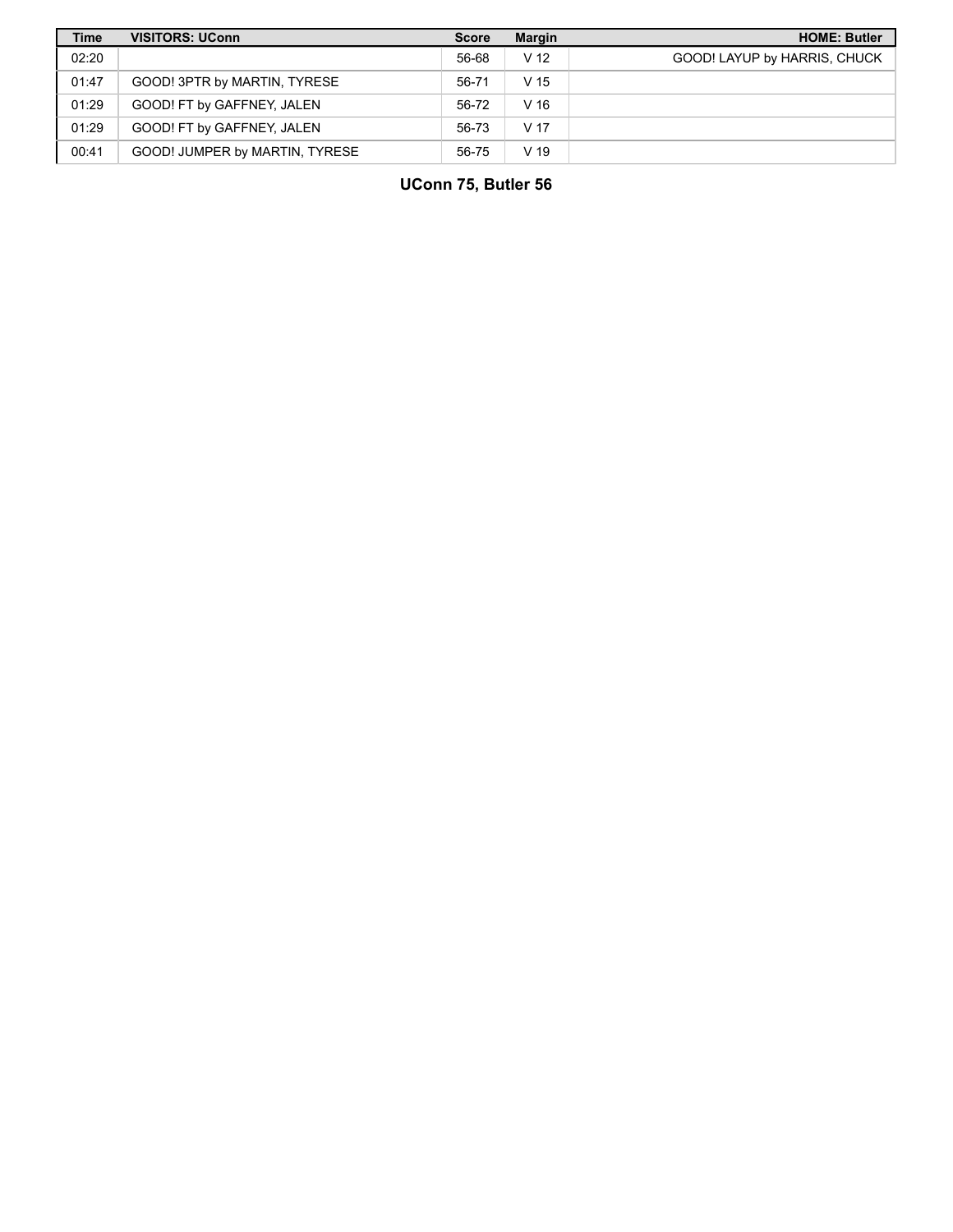#### **Official Substitutions Log UConn vs Butler Period 1 January 20, 2022 at Hinkle Fieldhouse - Indianapolis, Ind.**



| <b>VISITORS: UConn</b>      | Time  | <b>Score</b> | <b>HOME: Butler</b>      |
|-----------------------------|-------|--------------|--------------------------|
| 2 COLE.RJ                   |       |              | 2 THOMPSON, AARON        |
| 4 MARTIN, TYRESE            |       |              | 10 NZE, BRYCE            |
| 5 WHALEY, ISAIAH            |       |              | 13 TAYLOR, JAYDEN        |
| 21 SANOGO, ADAMA            |       |              | 33 GOLDEN, BRYCE         |
| 44 JACKSON, ANDRE           |       |              | 52 BOLDEN, JAIR          |
|                             | 17:30 | $5-0$        | SUB OUT: TAYLOR, JAYDEN  |
|                             | 17:30 |              | SUB OUT: BOLDEN, JAIR    |
|                             | 17:30 |              | SUB IN: HODGES, BO       |
|                             | 17:30 |              | SUB IN: LUKOSIUS, SIMAS  |
| SUB OUT: 21 SANOGO, ADAMA   | 16:36 | $5-0$        |                          |
| SUB IN: 11 AKOK, AKOK       | 16:36 |              |                          |
|                             | 14:23 | $7 - 5$      | SUB OUT: GOLDEN, BRYCE   |
|                             | 14:23 |              | SUB IN: HARRIS, CHUCK    |
| SUB OUT: 4 MARTIN, TYRESE   | 14:23 |              |                          |
| SUB IN: 24 HAWKINS, JORDAN  | 14:23 |              |                          |
| SUB OUT: 5 WHALEY, ISAIAH   | 13:50 | $7 - 7$      |                          |
| SUB IN: 21 SANOGO, ADAMA    | 13:50 |              |                          |
| SUB OUT: 44 JACKSON, ANDRE  | 13:22 | $7 - 7$      |                          |
| SUB IN: 12 POLLEY, TYLER    | 13:22 |              |                          |
|                             | 13:22 |              | SUB OUT: NZE.BRYCE       |
|                             | 13:22 |              | SUB IN: GOLDEN, BRYCE    |
|                             | 13:22 |              | SUB OUT: THOMPSON, AARON |
|                             | 13:22 |              | SUB IN: TAYLOR, JAYDEN   |
| SUB OUT: 11 AKOK, AKOK      | 13:22 |              |                          |
| SUB IN: 4 MARTIN, TYRESE    | 13:22 |              |                          |
|                             | 12:17 | $7-9$        | SUB OUT: GOLDEN, BRYCE   |
|                             | 12:17 |              | SUB IN: NZE, BRYCE       |
|                             | 12:17 |              | SUB OUT: HODGES.BO       |
|                             | 12:17 |              | SUB IN: THOMPSON, AARON  |
| SUB OUT: 24 HAWKINS, JORDAN | 11:57 | $7-9$        |                          |
| SUB IN: 0 GAFFNEY, JALEN    | 11:57 |              |                          |
|                             | 10:18 | $10-13$      | SUB OUT: LUKOSIUS, SIMAS |
|                             | 10:18 |              | SUB IN: GROCE, TY        |
| SUB OUT: 2 COLE, RJ         | 10:18 |              |                          |
| SUB IN: 44 JACKSON, ANDRE   | 10:18 |              |                          |
|                             | 09:24 | $14-13$      | SUB OUT: TAYLOR, JAYDEN  |
|                             | 09:24 |              | SUB IN: HODGES, BO       |
|                             | 09:07 | $14-13$      | SUB OUT: HARRIS, CHUCK   |
|                             | 09:07 |              | SUB IN: LUKOSIUS, SIMAS  |
| SUB OUT: 12 POLLEY, TYLER   | 07:56 | $14 - 15$    |                          |
| SUB IN: 24 HAWKINS, JORDAN  | 07:56 |              |                          |
| SUB OUT: 0 GAFFNEY, JALEN   | 07:37 | $16 - 15$    |                          |
| SUB IN: 2 COLE, RJ          | 07:37 |              |                          |
|                             | 06:48 | $17 - 15$    | SUB OUT: GROCE, TY       |
|                             | 06:48 |              | SUB OUT: NZE, BRYCE      |
|                             | 06:48 |              | SUB IN: HARRIS, CHUCK    |
|                             | 06:48 |              | SUB IN: GOLDEN, BRYCE    |
| SUB OUT: 44 JACKSON, ANDRE  | 06:48 |              |                          |
| SUB IN: 12 POLLEY, TYLER    | 06:48 |              |                          |
|                             | 05:11 | $17 - 22$    | SUB OUT: HODGES, BO      |
|                             | 05:11 |              | SUB OUT: THOMPSON, AARON |
|                             | 05:11 |              | SUB IN: NZE, BRYCE       |
|                             | 05:11 |              | SUB IN: TAYLOR, JAYDEN   |
| SUB OUT: 21 SANOGO, ADAMA   | 05:11 |              |                          |
| SUB OUT: 24 HAWKINS, JORDAN | 05:11 |              |                          |
| SUB IN: 0 GAFFNEY, JALEN    | 05:11 |              |                          |
| SUB IN: 5 WHALEY, ISAIAH    | 05:11 |              |                          |
|                             | 04:07 | 20-23        | SUB OUT: TAYLOR, JAYDEN  |
|                             | 04:07 |              | SUB IN: THOMPSON, AARON  |
| SUB OUT: 0 GAFFNEY, JALEN   | 02:30 | 22-26        |                          |
| SUB IN: 44 JACKSON, ANDRE   | 02:30 |              |                          |
|                             | 02:00 | 22-26        | SUB OUT: NZE, BRYCE      |
|                             | 02:00 |              | SUB IN: HODGES, BO       |
| SUB OUT: 44 JACKSON, ANDRE  | 01:50 | 22-26        |                          |
| SUB IN: 21 SANOGO, ADAMA    | 01:50 |              |                          |
|                             | 00:59 | 22-26        | SUB OUT: HODGES, BO      |
|                             | 00:59 |              | SUB IN: TAYLOR, JAYDEN   |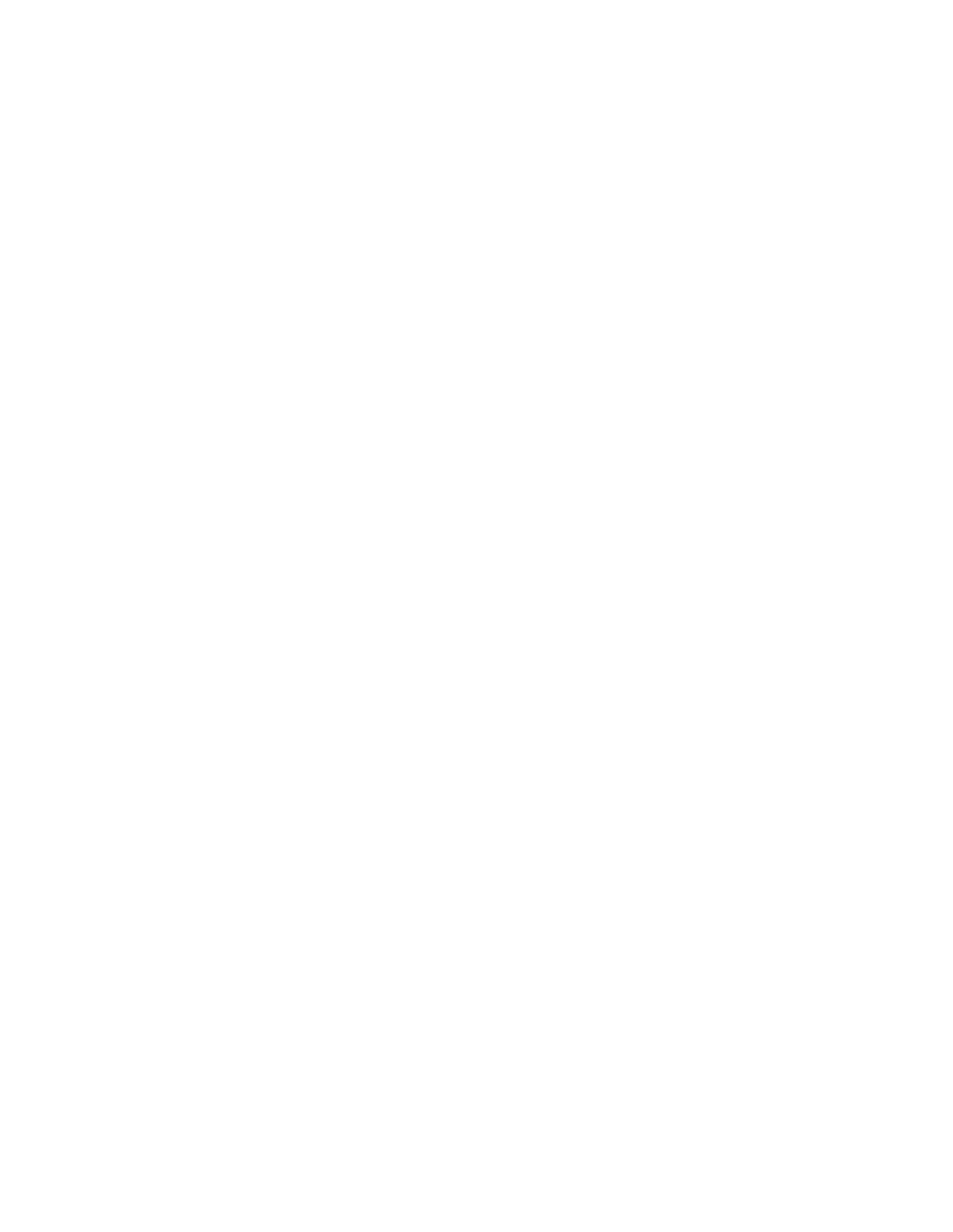### **Official Substitutions Log UConn vs Butler Period 2 January 20, 2022 at Hinkle Fieldhouse - Indianapolis, Ind.**



| <b>VISITORS: UConn</b>      | Time           | <b>Score</b>             | <b>HOME: Butler</b>                           |
|-----------------------------|----------------|--------------------------|-----------------------------------------------|
| 2 COLE, RJ                  |                |                          | 2 THOMPSON, AARON                             |
| 4 MARTIN, TYRESE            |                |                          | 10 NZE, BRYCE                                 |
| 5 WHALEY, ISAIAH            |                |                          | 13 TAYLOR, JAYDEN                             |
| 21 SANOGO, ADAMA            |                |                          | 33 GOLDEN, BRYCE                              |
| 44 JACKSON, ANDRE           |                |                          | 52 BOLDEN, JAIR                               |
|                             | 20:00          | $\overline{\phantom{a}}$ | SUB OUT: HARRIS, CHUCK                        |
|                             | 20:00          |                          | SUB OUT: LUKOSIUS, SIMAS                      |
|                             | 20:00          |                          | SUB IN: NZE, BRYCE                            |
|                             | 20:00          |                          | SUB IN: BOLDEN, JAIR                          |
| SUB OUT: 12 POLLEY, TYLER   | 20:00          |                          |                                               |
| SUB IN: 44 JACKSON, ANDRE   | 20:00          |                          |                                               |
|                             | 16:59          | $31 - 30$                | SUB OUT: BOLDEN, JAIR                         |
|                             | 16:59<br>15:35 | 35-32                    | SUB IN: HODGES, BO<br>SUB OUT: TAYLOR, JAYDEN |
|                             | 15:35          |                          | SUB IN: LUKOSIUS, SIMAS                       |
|                             | 15:26          | 35-32                    | SUB OUT: GOLDEN, BRYCE                        |
|                             | 15:26          |                          | SUB IN: HARRIS, CHUCK                         |
| SUB OUT: 21 SANOGO, ADAMA   | 13:32          | 38-34                    |                                               |
| SUB OUT: 44 JACKSON, ANDRE  | 13:32          |                          |                                               |
| SUB IN: 12 POLLEY TYLER     | 13:32          |                          |                                               |
| SUB IN: 24 HAWKINS, JORDAN  | 13:32          |                          |                                               |
| SUB OUT: 5 WHALEY, ISAIAH   | 13:15          | 38-34                    |                                               |
| SUB IN: 21 SANOGO.ADAMA     | 13:15          |                          |                                               |
|                             | 12:26          | 38-37                    | SUB OUT: THOMPSON, AARON                      |
|                             | 12:26          |                          | SUB IN: TAYLOR, JAYDEN                        |
|                             | 11:39          | 40-38                    | SUB OUT: HODGES, BO                           |
|                             | 11:39          |                          | SUB OUT: NZE, BRYCE                           |
|                             | 11:39          |                          | SUB IN: THOMPSON, AARON                       |
|                             | 11:39          |                          | SUB IN: GOLDEN, BRYCE                         |
| SUB OUT: 24 HAWKINS, JORDAN | 11:39          |                          |                                               |
| SUB IN: 44 JACKSON, ANDRE   | 11:39          |                          |                                               |
| SUB OUT: 2 COLE, RJ         | 10:45          | 44-40                    |                                               |
| SUB IN: 0 GAFFNEY, JALEN    | 10:45          |                          |                                               |
| SUB OUT: 4 MARTIN, TYRESE   | 10:45          |                          |                                               |
| SUB IN: 2 COLE, RJ          | 10:45          |                          |                                               |
| SUB OUT: 12 POLLEY, TYLER   | 09:59          | 46-42                    |                                               |
| SUB IN: 5 WHALEY, ISAIAH    | 09:59          |                          |                                               |
|                             | 09:11          | 47-42                    | SUB OUT: TAYLOR, JAYDEN                       |
|                             | 09:11          |                          | SUB IN: NZE, BRYCE                            |
|                             | 08:46          | 49-42                    | SUB OUT: THOMPSON, AARON                      |
|                             | 08:46          |                          | SUB IN: HODGES, BO                            |
| SUB OUT: 2 COLE, RJ         | 08:46          |                          |                                               |
| SUB IN: 4 MARTIN, TYRESE    | 08:46          |                          |                                               |
| SUB OUT: 5 WHALEY, ISAIAH   | 08:18          | 49-44                    |                                               |
| SUB IN: 12 POLLEY, TYLER    | 08:18          |                          |                                               |
|                             | 06:32          | 55-47                    | SUB OUT: NZE, BRYCE                           |
|                             | 06:32          |                          | SUB IN: THOMPSON, AARON                       |
| SUB OUT: 44 JACKSON, ANDRE  | 06:32          |                          |                                               |
| SUB IN: 2 COLE, RJ          | 06:32          |                          | SUB OUT: HARRIS, CHUCK                        |
|                             | 04:41<br>04:41 | 57-50                    | SUB IN: NZE, BRYCE                            |
| SUB OUT: 0 GAFFNEY, JALEN   | 04:41          |                          |                                               |
| SUB IN: 44 JACKSON, ANDRE   | 04:41          |                          |                                               |
| SUB OUT: 44 JACKSON, ANDRE  | 04:18          | 57-50                    |                                               |
| SUB IN: 0 GAFFNEY, JALEN    | 04:18          |                          |                                               |
|                             | 02:51          | 63-52                    | SUB OUT: HODGES, BO                           |
|                             | 02:51          |                          | SUB IN: HARRIS, CHUCK                         |
| SUB OUT: 2 COLE, RJ         | 02:51          |                          |                                               |
| SUB IN: 44 JACKSON, ANDRE   | 02:51          |                          |                                               |
| SUB OUT: 44 JACKSON, ANDRE  | 02:37          | 65-52                    |                                               |
| SUB IN: 2 COLE, RJ          | 02:37          |                          |                                               |
|                             | 02:37          |                          | SUB OUT: NZE, BRYCE                           |
|                             | 02:37          |                          | SUB IN: TAYLOR, JAYDEN                        |
| SUB OUT: 2 COLE, RJ         | 02:27          | 67-54                    |                                               |
| SUB IN: 5 WHALEY, ISAIAH    | 02:27          |                          |                                               |
| SUB OUT: 21 SANOGO, ADAMA   | 01:29          | 73-56                    |                                               |
| SUB IN: 2 COLE, RJ          | 01:29          |                          |                                               |